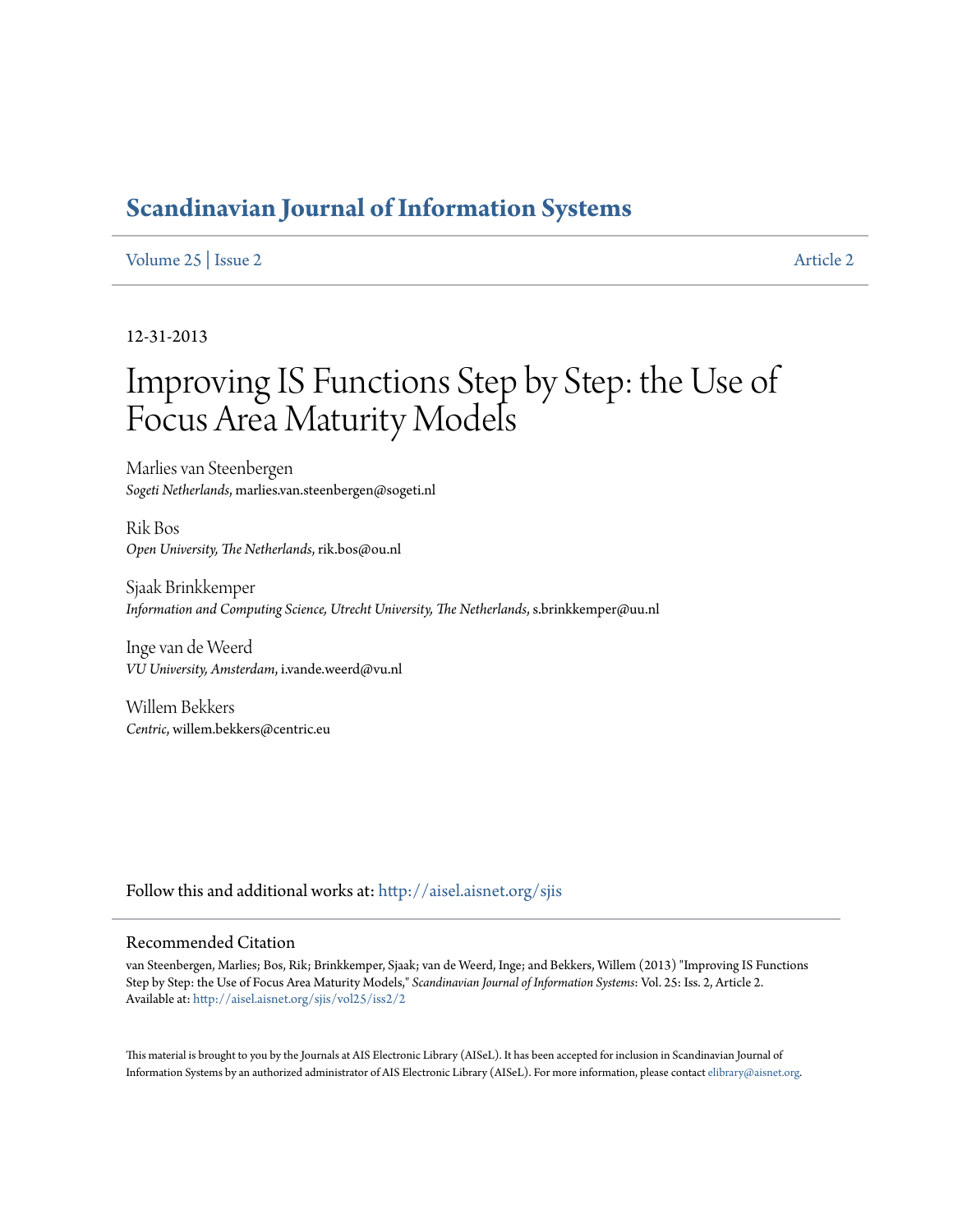# **Improving IS Functions Step by Step: The use of focus area maturity models**

Marlies van Steenbergen Utrecht University / Sogeti Netherlands *Marlies.van.steenbergen@sogeti.nl*

Rik Bos Open University, The Netherlands *Rik.bos@ou.nl*

Sjaak Brinkkemper Utrecht University, The Netherlands *S.brinkkemper@uu.nl*

Inge van de Weerd VU University Amsterdam, The Netherlands *i.vande.weerd@vu.nl*

Willem Bekkers Centric *Willem.bekkers@centric.eu* 

**Abstract.** With new technologies developing rapidly and becoming more common, organizations need to keep up their IS capabilities. Maturity models are designed as a means to support capability development. The existing literature is strongly dominated by studies of fixed-level maturity models, i.e., maturity models that distinguish a limited set of generic maturity levels, such as the well-known CMM. We argue that, while fixed-level maturity models may be well-suited to assessing the maturity of IS capabilities, another form of maturity model, the focus area maturity model, is better suited to supporting incremental improvement. In this paper we define the concept of focus area maturity model. We use a design-science research method, basing our work on both extensive industry experience and scientific investigation.

Accepting editor: Pär Ågerfalk

© Scandinavian Journal of Information Systems, 2013, 25(2), 35–56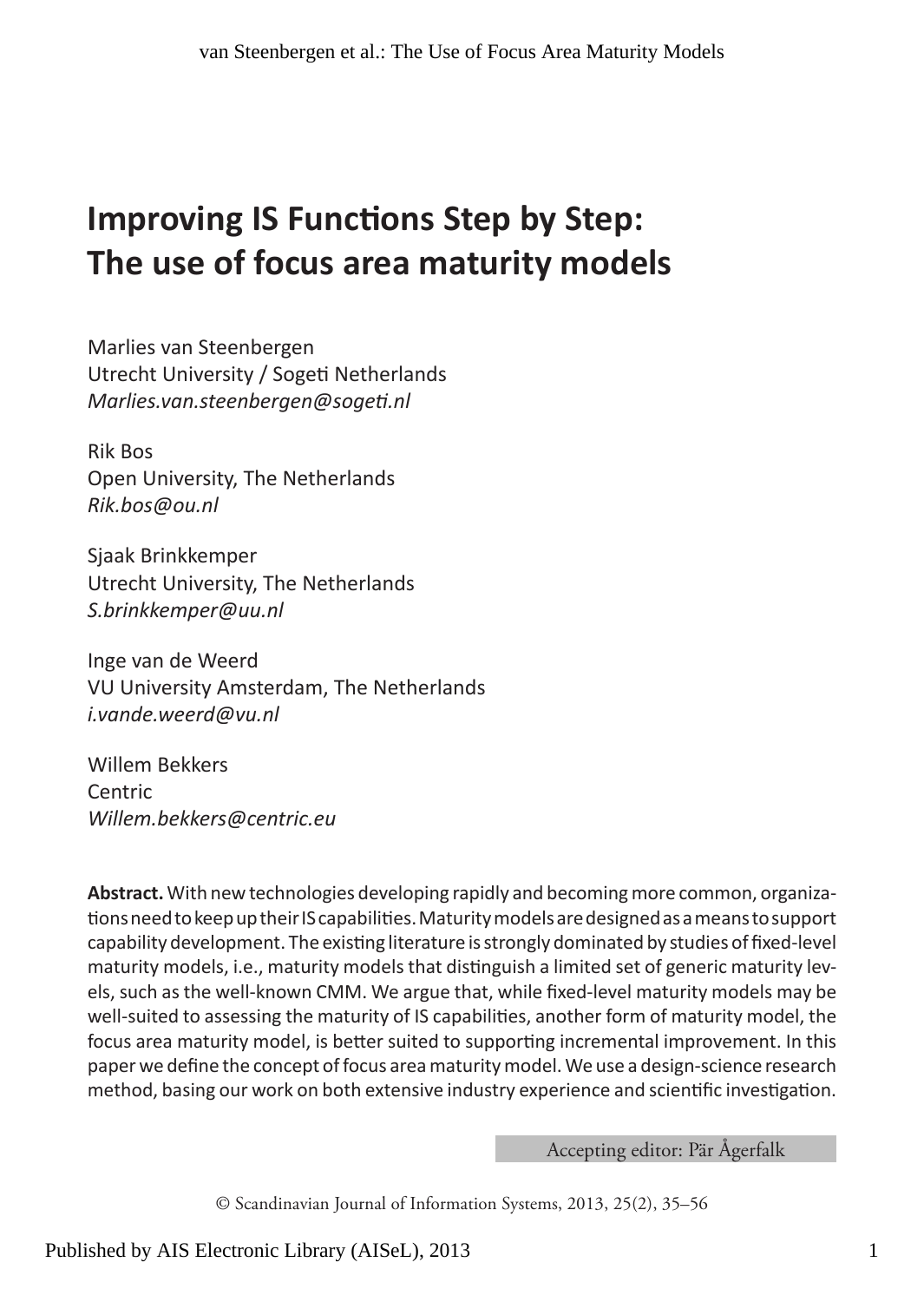**Keywords:** Design research methodology, design science, maturity model, maturity matrix, method engineering, process improvement, enterprise architecture, software product management.

### **1 Introduction**

According to the resource-based view of the firm the success of firms depends on their abilities to deploy their resources to competitive advantage (Wernerfelt 1984). As technologies are becoming more common and more accessible, organizations must distinguish themselves by the way they apply these technologies. In order to do so, they have to develop their IS capabilities (Montealegre 2002; Scott 2007).

The field of IS encompasses a great diversity of capabilities, focusing on external relationships, internal alignment and deploying internal resources (Wade and Holland 2004). Developing capabilities is not always straightforward. Repenning and Sterman (2002) refer in this context to the paradox of the useful but unused innovations, such as TQM. They discuss the importance of investment in both first and second order improvement. The fact that capabilities go through a process of development is also stressed by Helfat and Peteraf (2003), who introduce the concept of the capability lifecycle. Capability development in support of a new strategy is a gradual process rather than a sudden event, that is cumulative and expansive (Montealegre 2002).

Maturity models are a means to assess the capabilities of an organization in regard to a specific discipline and to guide their development (Cleven et al. 2012; Poeppelbuss et al. 2011; Mettler et al. 2010; Scott 2007; Rosemann and De Bruin 2005). Maturity models describe typical patterns in the development of organizational capabilities, distinguishing well-described stages. The vast majority of maturity models encountered in the literature distinguish four to six stages, following the example of the generic 5-level maturity model used by CMM (Hansen et al. 2004).

While the concept of maturity model has become established in the IS community (Cleven et al. 2012), maturity models seem to be primarily useful for assessing maturity rather than guiding step by step development to a higher level of maturity. Many maturity models do not provide guidance in selecting and prioritizing actual improvement measures (Poeppelbuss and Röglinger 2011; Poeppelbuss et al. 2011; Huang and Han 2006; Mettler et al. 2010). This lack of guidance is a problem, as executives frequently have difficulties in deciding where to start when transforming business processes (Hammer 2007). A second criticism of maturity models that recurs in the research literature is their apparent lack of theoretical foundation. Kohlegger et al. 2009, for instance, state that many authors of maturity models simply build on their predecessors without much thinking about the appropriateness of their design decisions. They conclude that the nature of maturity models has not been theorized well in literature. The lack of theoretical foundation is also noticed by other authors (McCormack et al. 2009; de Bruin et al. 2005; Poeppelbuss et al. 2011; Solli-Saether and Gottschalk 2010).

The objective of our research is to provide a metamodel that researchers can use to define a step by step capability improvement path for a specific IS function until a desired state has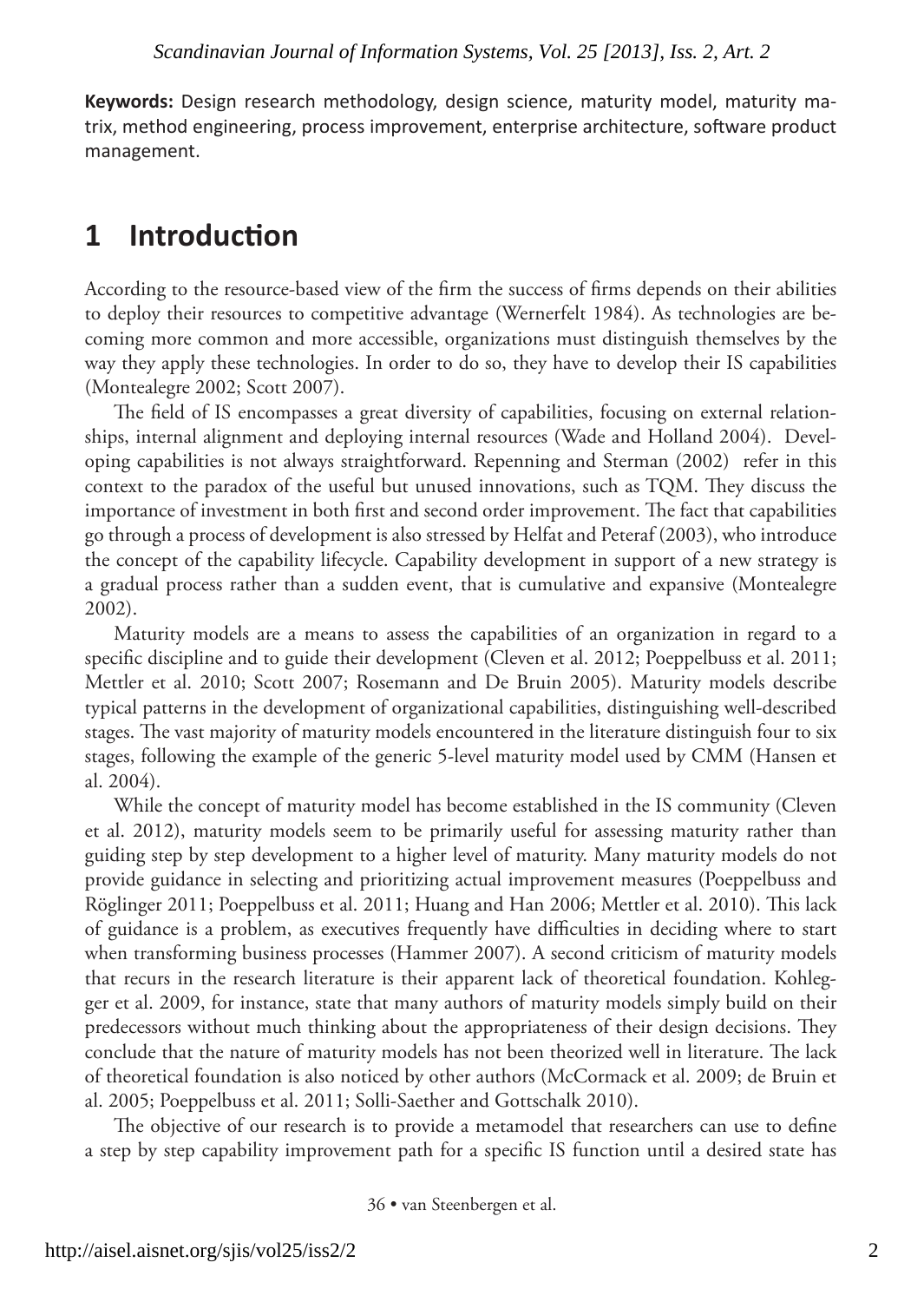been reached. By IS function we mean the whole of competencies and means to realize a welldescribed goal, such as for instance project portfolio management or IT governance. An IS function encompasses both assets and capabilities in the sense of the resource-based view.

To meet this objective we introduce an alternative type of maturity model to the common *fixed-level* or *stage-based* maturity model, which we label *focus area* maturity model. The focus area maturity model adds to the existing maturity model concept by focusing on the development part of developing IS functions instead of just the measuring part. It allows for the fact that different parts of an IS function may have different paces and stages of development while at the same time there are dependencies between the development paths of these parts. By doing so, it provides more guidance in improving IS functions step by step. The focus area maturity model originates from testing practice where it is called the Test Process Improvement (TPI) model (Koomen and Pol 1999). The research question we aim to answer is: *Is the concept of focus area maturity model suitable for guiding the development of IS functions*? In this paper we generalize the TPI, formally define the concept of focus area maturity model and illustrate its use in the fields of enterprise architecture management and software product management. We thus contribute to the knowledge base by taking an approach that has proven its use in practice in one field, and evaluating and generalizing it for use in other IS fields. Thus we extend the concept of focus area maturity model from practice in one field to a broadly applicable generic metamodel.

The paper is structured as follows. To motivate our research and place it in context the next section discusses previous work in the field of maturity models. Section 3 presents the design-science research approach we followed to generalize and extend the concept of focus area maturity model for use in other domains. Section 4 then formally defines the concept of focus area maturity model, followed in section 5 by its demonstration in the two functional domains of enterprise architecture management and software product management. Section 6 concludes with discussions, limitations and further research.

### **2 Defining maturity models**

The number of research papers on maturity models is extensive (for a recent overview see Poeppelbuss et al. 2011). Many of these papers describe specific maturity models. Other papers discuss the concept of maturity model, trying to ground it in theory or suggesting frameworks to be used in future research on maturity models (Patas 2012; Mettler et al. 2010; Poeppelbuss and Röglinger 2011).

Maturity models are conceptual models based on the idea that organizational capabilities develop through a number of anticipated, desired or logical stages from an initial state to a more mature state (Gottschalk 2009). More mature in this context means better equipped to fulfill its purpose, i.e. having a higher level of sophistication, capability or availability of specific characteristics (Mettler et al. 2010). The basic components of a maturity model are (i) a number of overall maturity levels, (ii) a number of aspects or areas (henceforth called focus areas) that can be developed along a predefined evolutionary path to achieve the defined maturity levels and (iii) descriptions of each step on the evolutionary path. In addition, a maturity model may contain suggestions on how to perform the various steps in terms of improvement actions.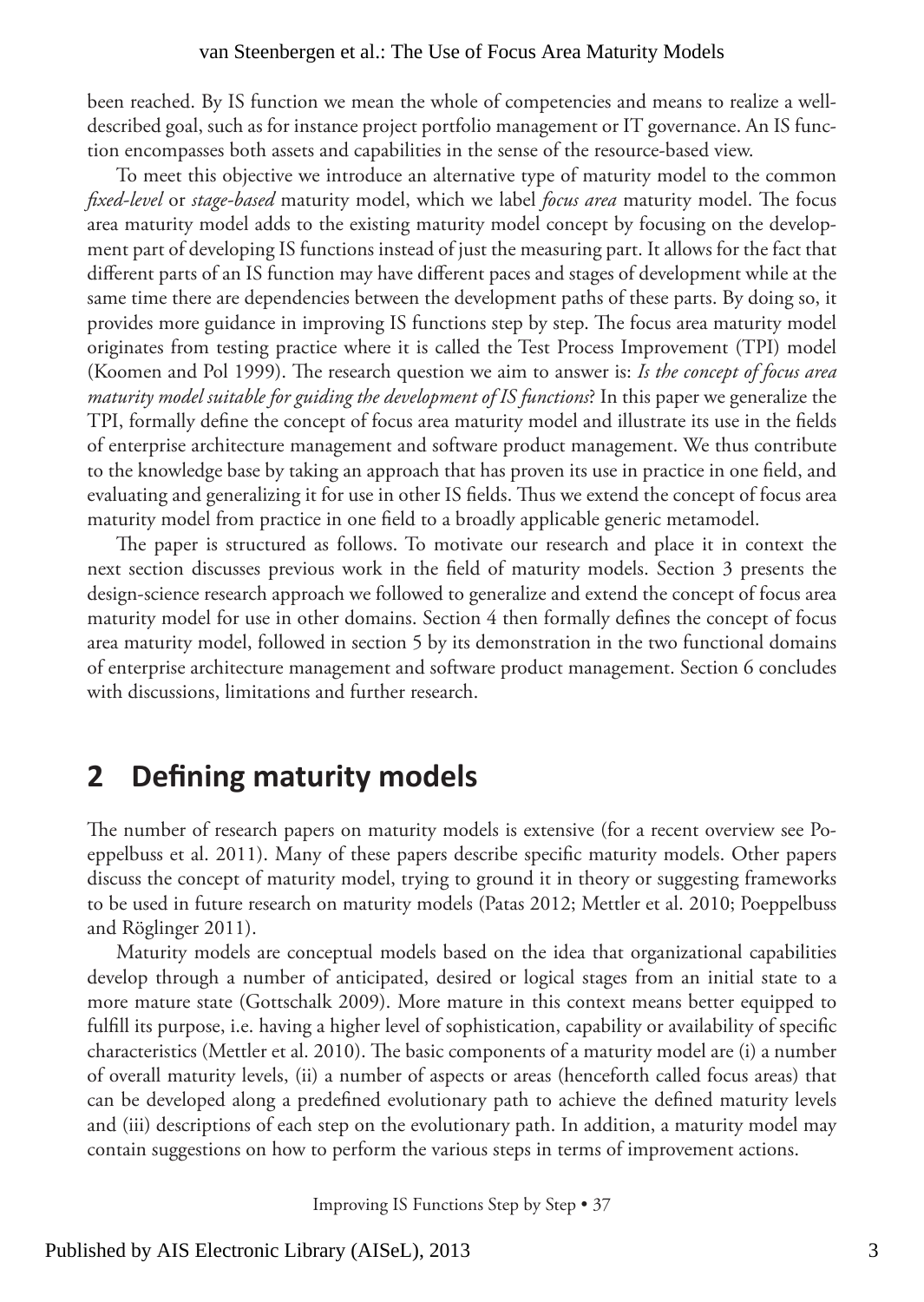The best-known maturity model within the field of IS, and the one that was an inspiration to the development of many more maturity models, is SEI's Capability Maturity Model for Software (CMM) and its successors (Paulk et al. 1993). Over the past years more than a hundred maturity models have been developed for domains as varied as corporate data quality management (Hüner et al. 2009), e-learning (Marshall and Mitchell 2004), e-government (Andersen and Henriksen 2006) and offshore sourcing (Carmel and Agarwal 2002; Strutt et al. 2006), to name but a few. Benefits expected from maturity models are, among others, providing a roadmap to improve processes, stimulating management into more long term commitment, enhancing support for institutional planning by the ability of benchmarking and providing a means of organizing the diverse collection of ideas and heuristics (Marshall and Mitchell 2004).

The research literature reveals a number of distinguishing characteristics of existing maturity models. First of all, the nature of maturity models may be descriptive, prescriptive or comparative (De Bruin et al. 2005). This is directly related to the purpose of the model: whether it is meant purely to assess an organization's current state (descriptive), whether it is meant to suggest improvement actions (prescriptive), or whether it is aimed at comparison with other organizations (comparative). Most authors focus on the descriptive or comparative purpose of maturity models. Much less attention is paid to how to select improvement actions (Poeppelbuss and Röglinger 2011).

A second characteristic is the dimension the model applies to. Many maturity models, including CMM, focus on only one dimension, often the process dimension. In general, however, performing a specific function involves more dimensions, such as people and objects, that can be addressed in their own right (Bharadwaj 2000; Feeney and Willcocks 1998; Mettler and Rohner 2009; Niazi et al. 2005; Ravichandran and Rai 2000). Hammer (2007) argues that for business processes to perform well and to sustain that performance, not only characteristics that apply to individual processes are needed, but also enterprisewide capabilities such as leadership, culture and expertise.

A third characteristic is the maturity growth structure. Many models adopt the five maturity levels defined by CMM. Other models define their own maturity levels. Usually the number of levels is somewhere between three and six. Each level has a label and, usually, a description of the characteristics of the level as a whole. Achievement of a level is measured either by having an aspect of the domain fully implemented (staged approach) or by having an aspect of the domain implemented to the extent required by the maturity level (continuous approach). The nature of the levels differs according to the focus of the model. In CMM, for instance, the levels are defined in terms of the degree of process management, i.e. *initial*, *repeatable*, *defined*, *managed*, *optimizing*. In other maturity models, the levels are defined in terms of resulting situations, usually referred to as stages, for instance the Public Sector Process Rebuilding model contains the levels *catalogue*, *transaction*, *vertical integration* and *horizontal integration* (Andersen and Henriksen 2006), while Gottschalk and Solli-Saether (2006) present a maturity model for IT outsourcing that distinguishes the stages *cost*, *resource* and *partnership*. In the domain of enterprise architecture management, Ross et al. (2006) discuss four stages that an organization passes through, making increasingly effective use of enterprise architecture: *business silo*, *standardized technology*, *optimized core* and *business modularity*.

Only a few models depart from the idea of a fixed number of maturity levels, distinguishing more than one dimension and defining maturity levels for each dimension. Examples are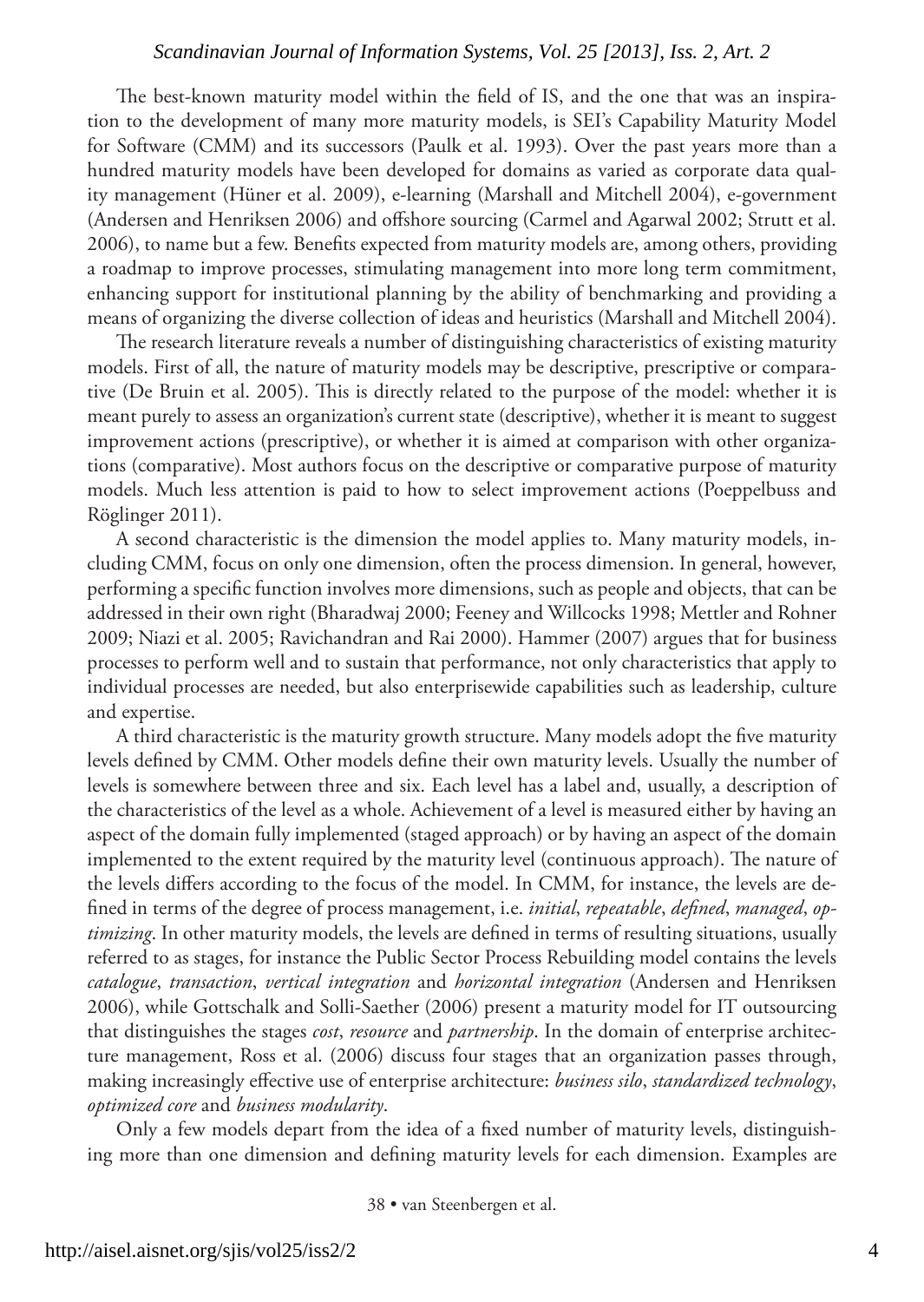the Corporate Data Quality Maturity Model (CDQ MM) by Hüner, Ofner and Otto (2009), the IS/ICT Management Capability Maturity Framework (Renken 2004) and the E-Learning Maturity Model (Marshall and Mitchell 2007).

An alternative framework to the fixed-level, one-dimensional maturity model approach can be found in the resource-based view (RBV) of the firm (Wernerfelt 1984; Barney 1991). The RBV considers companies as individual bundles of resources. The unique combination of resources a company possesses may provide it competitive advantage. The core concept in the RBV is the resource. Resources are assets (tangible and intangible) and capabilities (including skills and processes) that are available and useful in detecting and responding to market opportunities or threats (Wade and Hulland 2004). Originating in the field of management, the RBV has also been used in IS research, applying its ideas to IS resources. Examples of resources in the field of IS are *IS planning and change management* and *IS infrastructure*. Resources can be defined in varying degrees of generality and can be complex and multi-dimensional. Thus, a resource named manage external linkages can be divided into contract facilitation, informed buying, vendor development and contract monitoring as separate resources. Though the RBV originally presents a static and isolated view on resources, certain IS resources can only be developed over time and interaction with other resources is almost always an important factor in providing strategic benefits (Wade and Hulland 2004). The perspective of development of resources is further explored in the concept of dynamic capabilities (Teece et al. 1997; Eisenhardt and Martin 2000).

The choices made in a specific maturity model depend on the underlying rationale and conceptual model. The rationale defines what constitutes progressive maturity for the scoped functional domain as a whole as well as for each of the distinguished focus areas constituting the functional domain. However, few existing maturity models describe a rationale and conceptual model based on existing theories (Poeppelbuss et al. 2011).

As fixed-level maturity models are often difficult to implement (Brodman and Johnson 1994; Kuilboer and Ashrafi 2000; Reifer 2000; Zahran 1997), lacking step by step guidance (Huang and Han 2006), it is worthwhile to look for an alternative approach to measuring and improving IS function maturity. The main criticism on maturity models is the lack of a theoretical foundation for the existence of a fixed number of maturity levels (Solli-Saether and Gottschalk 2010) and the lack of guidance in defining improvement plans (Huang and Han 2006). The underlying conceptual model of the TPI model does not posit a fixed number of maturity levels defined a priori. Instead it starts out bottom up, building a step by step improvement schema that emerges from looking at the constituent parts of the functional domain. This is in line with the RBV and its applications in the field of IS. As IS functions are to be regarded as resources rather than processes, the RBV provides an appropriate conceptual framework for IS function maturity development.

### **3 Research method**

As the objective of our research is to provide a metamodel, as stated in the introduction, a design-science research approach is appropriate (Hevner et al. 2004).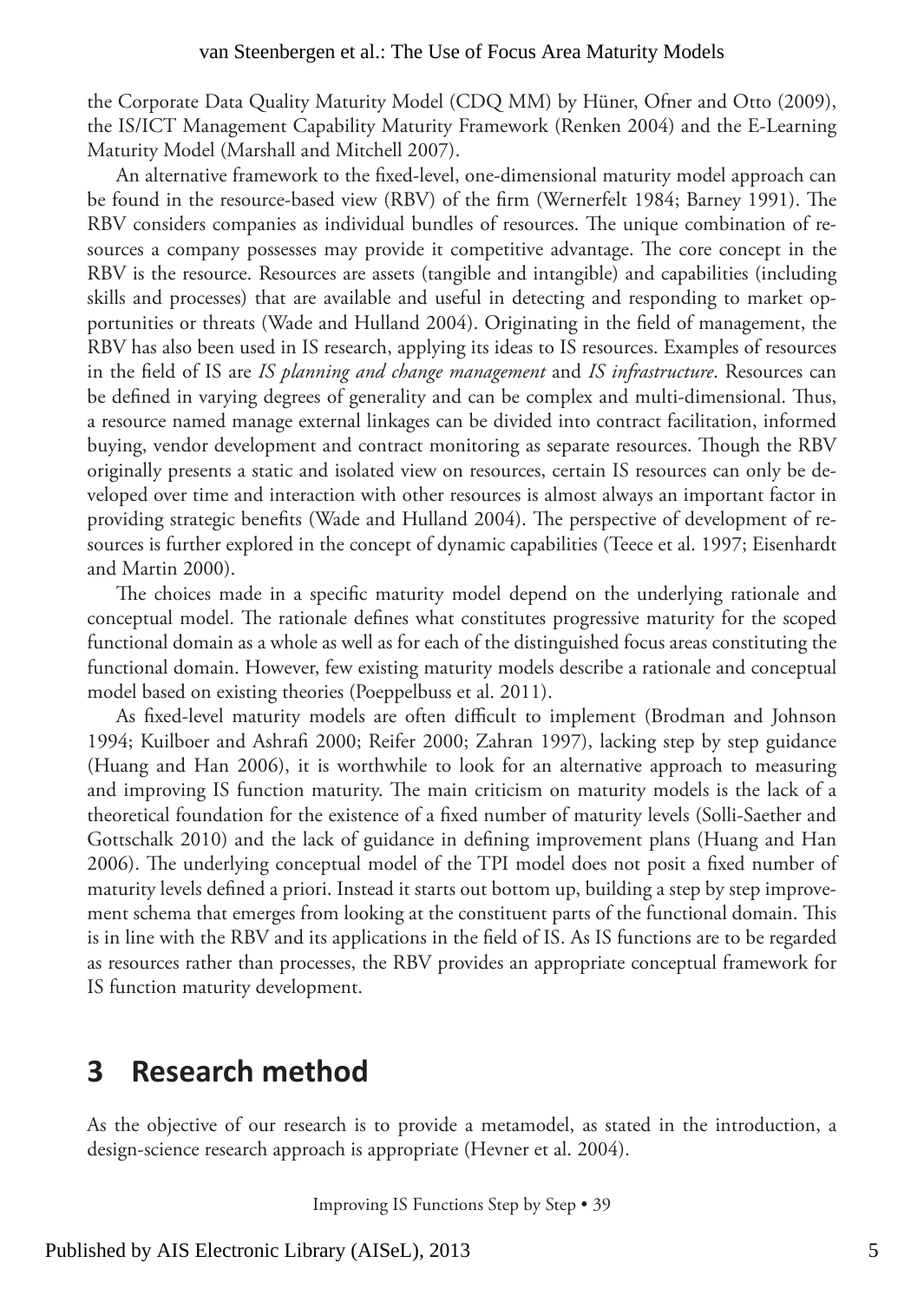To put our research into context we use the extended framework for design science presented in Wieringa 2010. Wieringa adds the requirement of applicability to the well-known discussion of rigor versus relevance. Whereas relevance is context dependent because of the changeable goals of stakeholders, applicability is the more stable match between theory and the condition of practice of a concrete case. Wieringa 2010 divides IS design-science activities into practical problem solving and research question investigation. Within the latter he categorizes designscience research questions into three categories: problem investigation questions, artifact validation questions and conceptual questions. The research question we address in this paper belongs to the artifact validation category. We take an artifact that has proven its value in one domain and try to conceptually generalize it for use in other domains: from the area of practical problem solving we take the Test Process Improvement (TPI) model (Koomen and Pol 1999) which is input for the research question investigation. The scientific knowledge input for the research question investigation is the knowledge on maturity models and the resource-based view of the firm. The scientific knowledge produced is the focus area maturity model concept, which can be used by researchers to define incremental development paths for specific IS functions.

To structure our design-science process of developing the metamodel we chose the framework of Peffers et al. 2008. Peffers et al. (2008) define a design-science research process model that distinguishes six activities and four different entry points to the design-science research process: problem-centered, objective-centered, design and development-centered and client/ context initiated approaches. As we took an existing artifact which we analyzed and generalized to enable application in other domains, our approach should be considered a design and development-centered approach. A design and development-centered approach "… would result from the existence of an artifact that has not yet been formally thought through as a solution for the explicit problem domain in which it will be used" (Peffers et al. 2008, p.56). Figure 1 provides an overview of our research approach.

We use the six activities in design-science research Peffers et al. distinguish to describe our research approach:

- 1. **Problem identification and motivation.** The problem motivating our research is how to develop capabilities in a given functional domain in an incremental, balanced manner. As argued in the introduction, it is important for organizations to fully develop their IS capabilities. Research shows, however, that this is not a straightforward matter (Hammer 2007, Repenning and Sterman 2002). Therefore, practitioners and researchers are looking for well-founded development paths. Existing fixed-level maturity models are lacking in providing detailed guidance. In the field of testing we found a Test Process Improvement model that seems to meet the objective of providing step by step guidance. We successfully applied its underlying structure to the fields of enterprise architecture management and software product management. It is worthwhile to investigate whether the model underlying TPI can be put to broader use in the field of IS.
- 2. **Define the objectives for a solution.** The TPI model emerged from practice and represents many years of practical experience in testing. We want to broaden its applicability to other IS functions. For this purpose our objective is to conceptualize the TPI into a generic type of maturity model.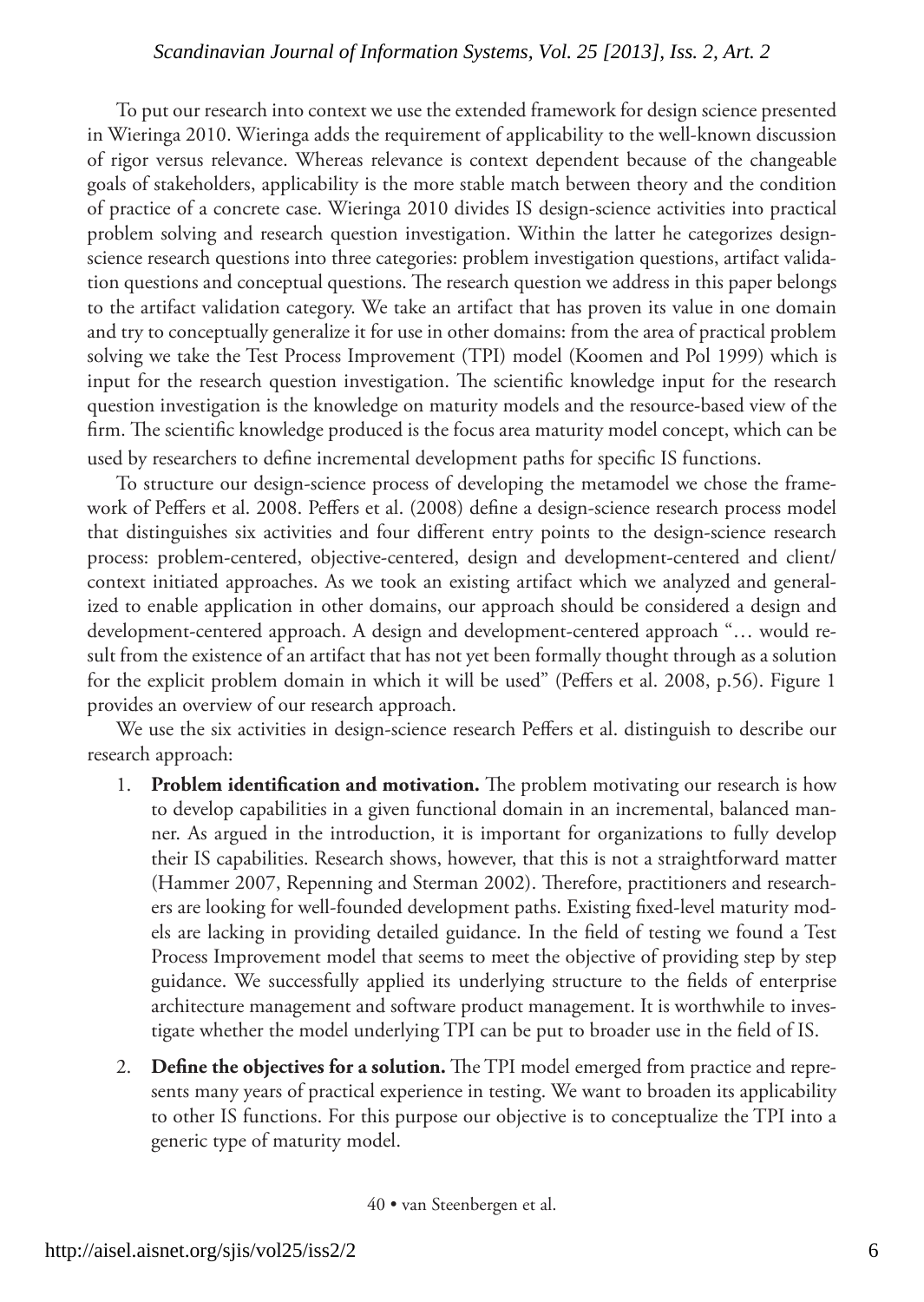

Figure 1. Design science research methodology process model (after Peffers et al. 2008)

- 3. **Design and development.** We took the TPI model and its analogous application to enterprise architecture management and software product management, analyzed the underlying structure and generalized it to a generic type of maturity model, which we label focus area maturity model. We developed a metamodel, precisely defined the constituent parts of the metamodel and mathematically formalized it. To explicate the differences between the focus area maturity model and the common fixed-level maturity model we use the framework of general design principles for maturity models by Poeppelbuss and Röglinger 2011.
- 4. **Demonstration.** We demonstrate the use of the concept of focus area maturity model by discussing its application in the two domains of enterprise architecture management and software product management. The first application of the focus area maturity model outside testing was in the field of enterprise architecture management. This demonstrated the applicability of the concept outside the testing domain. Next the concept was applied to the domain of software product management. This confirmed the applicability of the concept in other domains, and also extended the model with situational specificity. Both applications also demonstrate how the issues of theoretical foundation and step by step guidance are dealt with in a focus area maturity model.
- 5. **Evaluation.** Though we extensively evaluated the applications of the focus area maturity model to the fields of enterprise architecture management and software product management, rigorous evaluation of the concept itself is still in progress and not completed yet. In order to facilitate such evaluation we designed a focus area maturity model devel-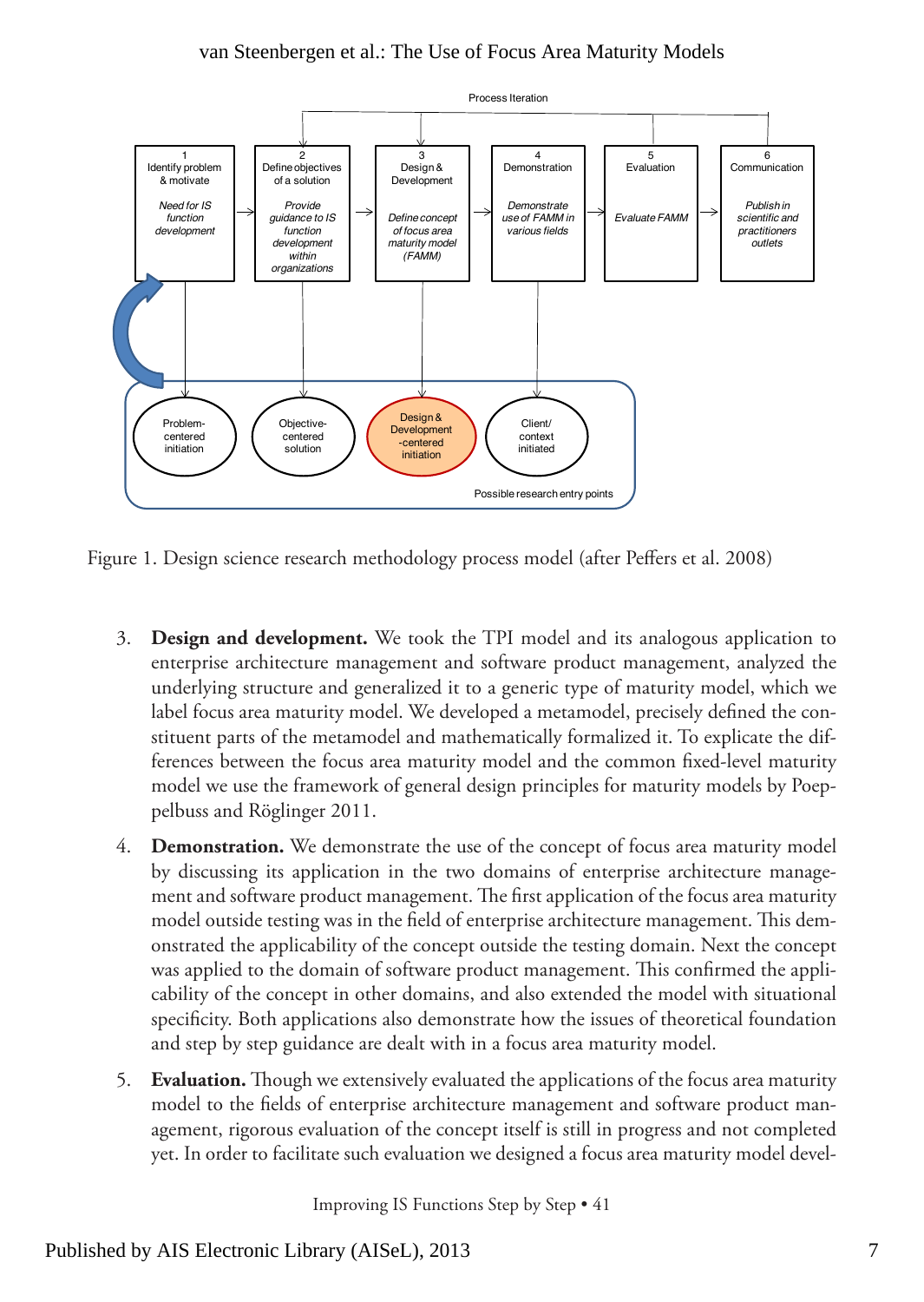opment method which we applied to the field of smart grid security. However, further evaluation of the development method as well as the results is needed. This should include measurement of both ease of implementation and impact on organizational performance.

6. **Communication.** Besides communication of the focus area maturity model in the scientific community by publication in conferences and journals, application of the model to enterprise architecture management is published in practitioners' books.

The result of the design and development activity is presented in section 4. Section 5 discusses the demonstration of the focus area maturity model in the fields of enterprise architecture management and software product management.

### **4 Definition of focus area maturity model**

Before providing a definition of the focus area maturity model concept we explain its structure with the aid of the instantiation we developed for the field of enterprise architecture management.

Development of a focus area maturity model starts with defining the focus areas that a specific functional domain consists of. For each of these focus areas it then defines a series of progressively mature capabilities. A capability is the ability to achieve a certain goal, making use of the available resources (cf. Bharadwaj 2000). The capabilities are specific to the focus areas they are related to. An overall incremental development path is defined by juxtaposing all capabilities of all focus areas relative to each other in a matrix. This is done by placing capabilities that are to be developed after already developed capabilities further to the right in the matrix. Capabilities can follow other capabilities either because they depend on the existence of the earlier capabilities or because it has practical advantages to develop one capability after the other. Determining the order of capabilities is done on the basis of theoretical knowledge, empirical knowledge and expert knowledge of the functional domain. An example of a focus area maturity model for the domain of enterprise architecture management is given in figure 2 (Van Steenbergen et al. 2010).

The focus areas are in the left column. The letters (A to D) to the right of the focus areas, stand for the progressively mature capabilities related to each of the focus areas. For example, the focus area *Development of architecture* has the capabilities A: *Architecture undertaken as project*, B: *Architecture as a continuous process* and C: *Architecture as a facilitation process*, representing a progression in maturity. The focus area *Use of architecture* has three capabilities A: *Architecture used informatively*, B: *Architecture used to steer content* and C: *Architecture integrated into the organization*. The positioning of the letters in the matrix indicates the order in which the capabilities of the different focus areas can be implemented to develop the enterprise architecture functional domain in a balanced manner.

The fourteen columns in the matrix of figure 2 define the overall maturity levels, with level 0 being the lowest level and level 13 the highest. The rightmost column for which an organization has achieved all focus area capabilities positioned in that column and in all columns to its left, indicates the overall maturity level of that organization. This overall maturity level can be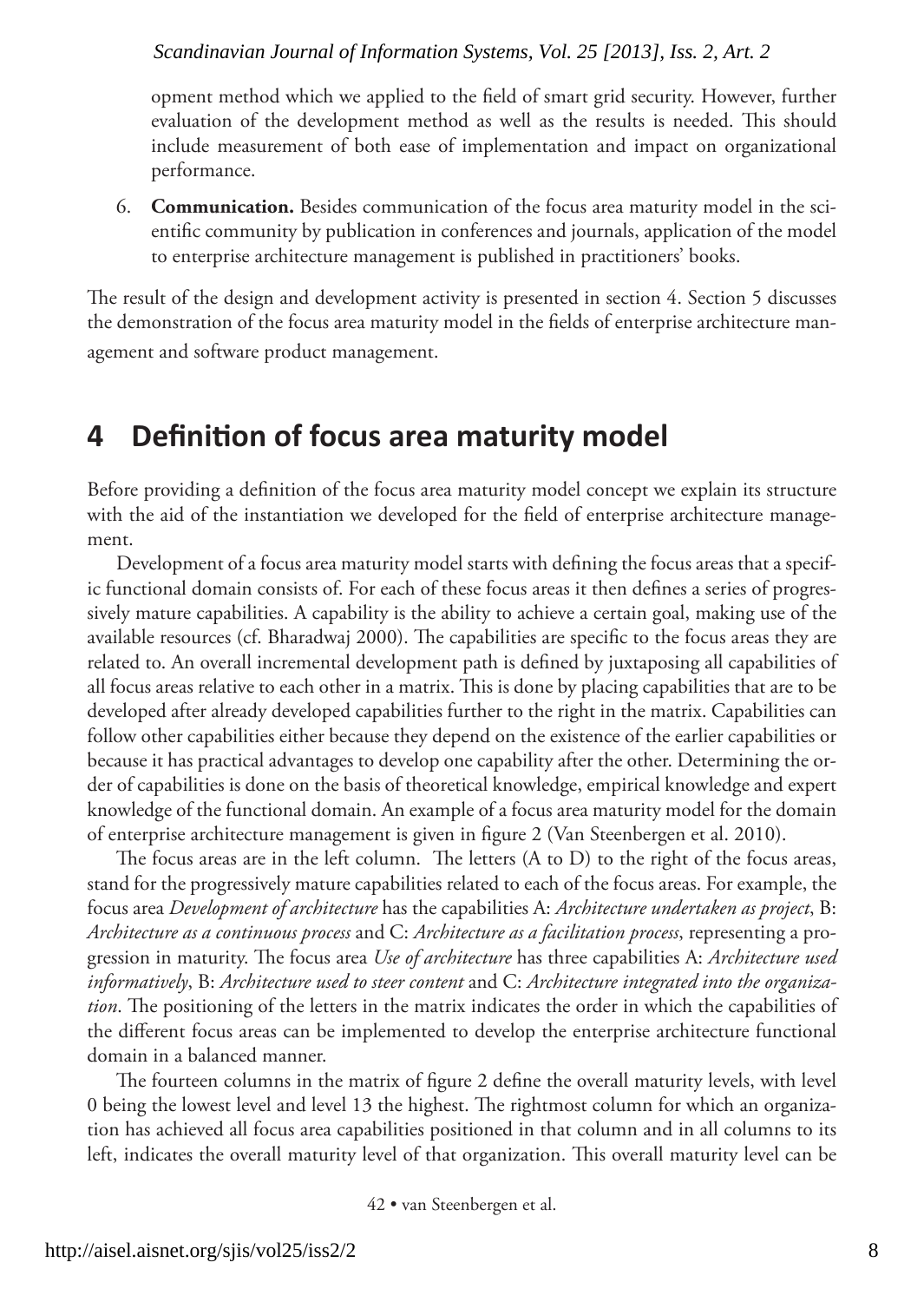| Maturity Level 0                          | 1 | $\mathbf{2}$ | 3 | 4 | 5              | 6            | 7            | 8            | 9            | 10 | 11 | 12 | 13 |
|-------------------------------------------|---|--------------|---|---|----------------|--------------|--------------|--------------|--------------|----|----|----|----|
| <b>Focus Area</b>                         |   |              |   |   |                |              |              |              |              |    |    |    |    |
| Development of architecture               | A |              |   | B |                |              | C            |              |              |    |    |    |    |
| Use of architecture                       |   | A            |   |   | B              |              |              |              | C            |    |    |    |    |
| Alignment with business                   | A |              |   |   | B              |              |              |              | C            |    |    |    |    |
| Alignment with the development process    |   | A            |   |   |                | <sub>B</sub> |              | C            |              |    |    |    |    |
| Alignment with operations                 |   |              |   | A |                |              | <sub>B</sub> |              |              | C  |    |    |    |
| Relationship to the as-is state           |   |              |   | A |                |              |              | <sub>B</sub> |              |    |    |    |    |
| Roles and responsibilities                |   |              | A |   | <sub>B</sub>   |              |              |              |              | Ć  |    |    |    |
| Coordination of developments              |   |              |   |   |                | A            |              |              | <sub>R</sub> |    |    |    |    |
| Monitoring                                |   |              | A |   | B              |              | C            |              | D            |    |    |    |    |
| Quality management                        |   |              |   |   |                |              | A            |              | <sub>R</sub> |    |    | C  |    |
| Maintenance of the architectural process  |   |              |   |   |                | A            |              | <sub>R</sub> |              | C  |    |    |    |
| Maintenance of architectural deliverables |   |              |   | A |                |              | <sub>B</sub> |              |              |    |    | C  |    |
| Commitment and motivation                 | A |              |   |   |                | B            |              | C            |              |    |    |    |    |
| Architectural roles and training          |   |              | A |   | $\overline{B}$ |              |              | C            |              |    | D  |    |    |
| Use of an architectural method            |   |              | A |   |                |              |              |              | <sub>R</sub> |    |    |    | C  |
| Consultation                              |   | A            |   | B |                |              |              | C            |              |    |    |    |    |
| Architectural tools                       |   |              |   |   |                | A            |              |              |              | B  |    |    | C  |
| Budgeting and planning                    |   |              | A |   |                |              |              |              |              | B  |    | С  |    |

Figure 2: A focus area maturity model for the functional domain of enterprise architecture management (Van Steenbergen et al. 2010)

visualized by colouring the cells of each row up until the first capability that has not been implemented yet by the organization, giving a maturity profile of the organization. The rightmost column that contains only coloured cells, indicates the maturity level of the organization assessed. Thus, the organization in figure 2 is at maturity level 1, as the capability A of *Use of architecture* in column 2 has not been achieved. It also shows an imbalance: the focus area *Alignment with the development process*, is fully developed, while others, like *Use of architecture* and *Monitoring*, are not yet developed at all. To get a balanced enterprise architecture management function, this organization first has to develop the focus area *Use of architecture* to its first capability (the A in column 2), achieving overall maturity level 2. The next step would be to develop *Monitoring* to the first capability (the A in column 3), progressing to level 3.

For the purpose of developing a functional domain step by step, the focus area maturity model is more appropriate than the fixed-level maturity model, because it allows a more finegrained approach. Because the nature of the focus area maturity model enables it to distinguish more levels of maturity, it allows for defining smaller steps between the levels and for expressing more dependencies between focus areas. Thus practitioners receive more guidance in setting priorities when developing their functional domain.

As regards theoretical foundation, the fact that the focus area maturity model for a functional domain is assembled from its constituting focus areas, allows for better theoretical grounding. The focus area maturity model does not imply an a priori set of maturity stages that are hard to theoretically justify. Instead it recognizes the differences between focus areas and allows for defining progressively mature capabilities per focus area. The definition of the specific focus areas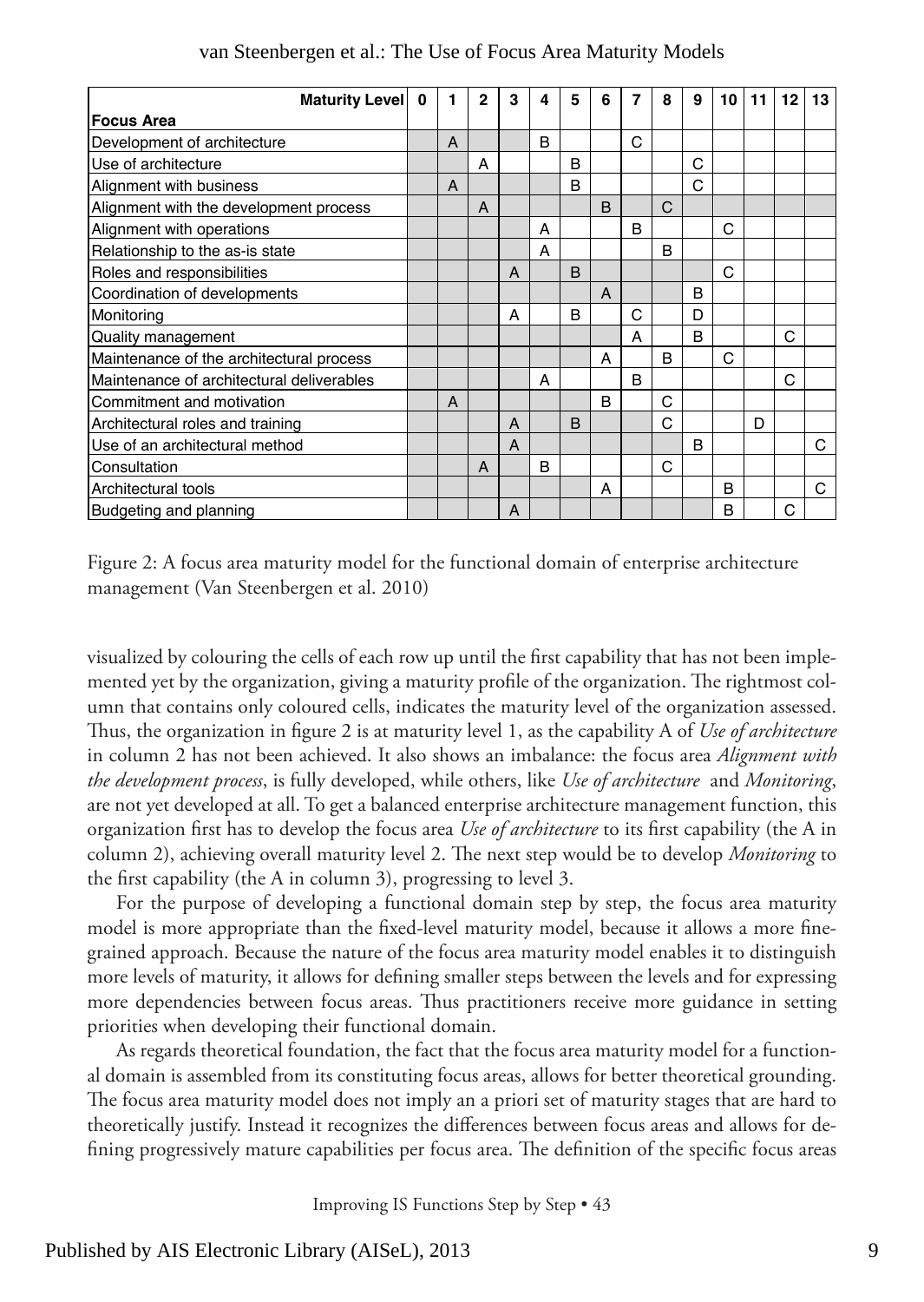and their capabilities for a specific functional domain can, and should, be grounded in empirically tested theory about the functional domain itself.

Below we present precise definitions of each of the concepts mentioned (table 1) as well as a metamodel (figure 3). To provide an overview, however, we first give an informal description of the focus area maturity model and its constituent parts in their mutual relations.

A focus area maturity model is used to establish the *maturity* of an organization in a specific functional domain. A focus area maturity model must have a well-defined scope in the sense of the functional domain it applies to. A *functional domain* is described by the set of *focus areas* that constitute it. With each focus area a set of *capabilities* is associated. The capabilities are juxtaposed relative to each other in a *maturity matrix*. A capability is positioned to the right of another capability if is to be implemented after that capability because it is *dependent* on its realization. Besides hard dependencies, pragmatic reasons may also inform this positioning. Based on the positioning of the capabilities in the maturity matrix a number of *maturity levels* can be distinguished. To establish the actual maturity of an organization in the functional domain, an *assessment instrument* based on the maturity matrix is used. The assessment instrument contains *assessment questions* linked to the capabilities. Answering the assessment questions for a specific organization produces a *filled-in assessment*. The filled-in assessment can be translated into a *maturity profile* for the organization, depicted by the coloured cells in the maturity matrix. To guide the organization in incremental development of the functional domain, *improvement actions* are associated with the capabilities. All of this together constitutes the *focus area maturity model*.

The metamodel of the focus area maturity model is given in figure 3. We use the notation presented by Van de Weerd and Brinkkemper (2008), which is based on standard UML conventions, with some minor adjustments.

In the appendix a mathematical formalization of the focus area maturity model is provided.

Looking at the elements of the focus area maturity model from the perspective of the resource-based view we regard focus areas as resources and capabilities, as the name already suggests, as capabilities. Capabilities may use or produce assets to achieve their goals. Which assets are used, or in what way, is organization-dependent and may change over time.

We do not focus on the relation between IT functions and competitive advantage in this paper. A discussion of how this relation can be made, using the resource attributes defined in the resource-based view, can be found in (Patas 2012). Note, however, that we apply the concepts of the resource-based view slightly different from (Patas 2012), as we focus on the capabilities of an organization rather than its assets.

To compare the focus area maturity model with the fixed-level maturity model we use the framework of design principles for maturity models defined by Poeppelbuss and Röglinger (2011). Poeppelbuss and Röglinger distinguish three types of design principles: basic design principles, principles for descriptive use and principles relevant to prescriptive use. The basic design principles (DP  $1.1 - 1.4$ , ibid.) concern the application domain, purpose of use and target group. They also include the design process and definition of the central constructs. The design principles for a descriptive purpose of use (DP 2.1 – 2.2, ibid.) concern the criteria for measuring maturity as well as the assessment methodology. The design principles for a prescriptive purpose of use (DP  $3.1 - 3.3$ , ibid.) concern improvement measures and how to select improvement measures.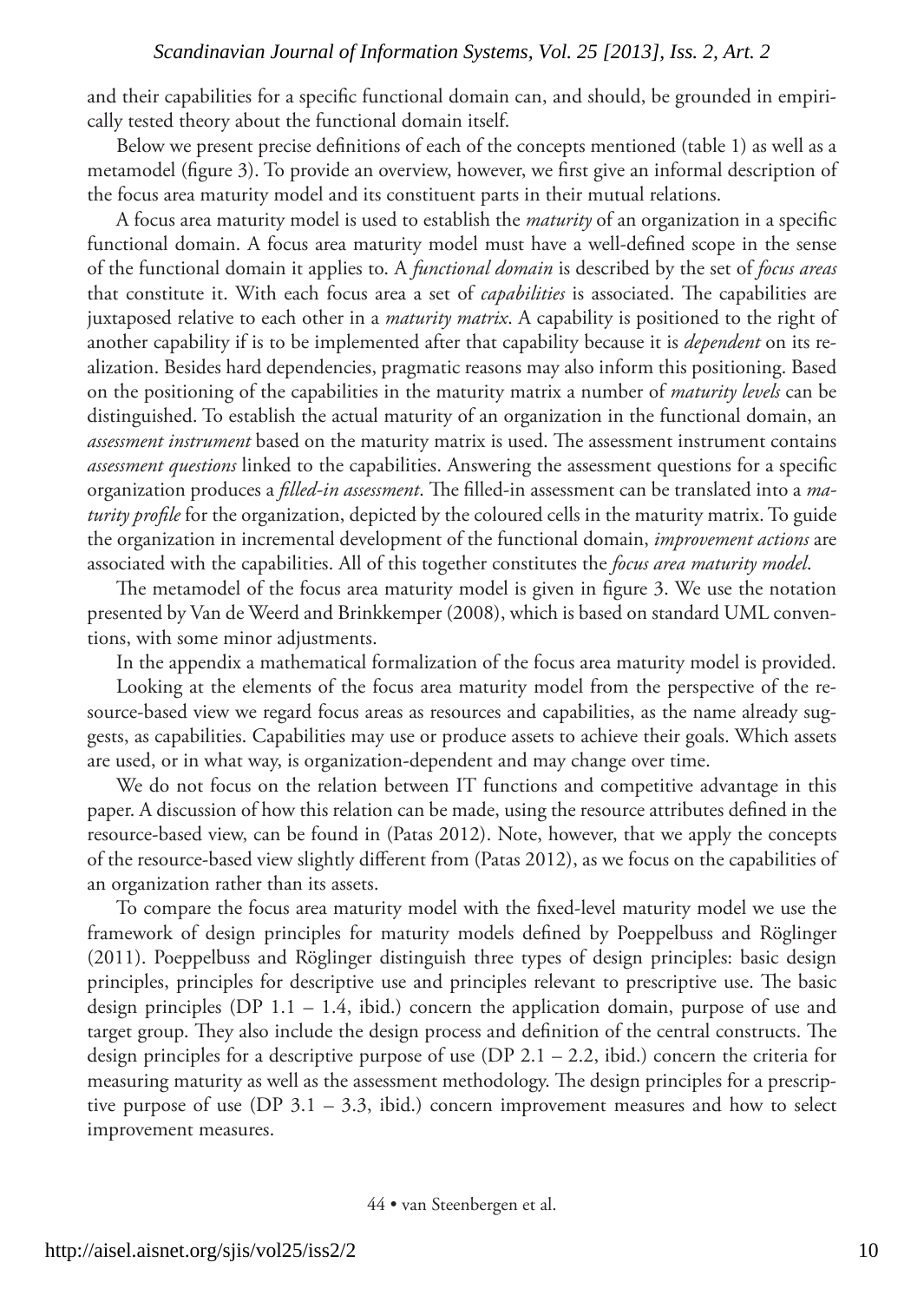| Concept                    | Definition                                                                                                                                                                                                                                                              |
|----------------------------|-------------------------------------------------------------------------------------------------------------------------------------------------------------------------------------------------------------------------------------------------------------------------|
| Maturity                   | Maturity indicates the degree of development.                                                                                                                                                                                                                           |
| <b>Functional Domain</b>   | A Functional Domain is the whole of activities, means,<br>responsibilities and actors involved in the fulfillment of a well-<br>defined function within an organization.                                                                                                |
| Focus Area                 | A Focus Area is a well-defined coherent subset of a Functional<br>Domain. The total set of focus areas is a partition of the functional<br>domain, i.e. different focus areas are disjoint and the union of all<br>these focus areas is the complete functional domain. |
| Capability                 | A Capability is the ability to achieve a predefined goal.                                                                                                                                                                                                               |
| Dependency                 | A capability is Dependent on another capability if it can only be<br>achieved after that other capability has been achieved.                                                                                                                                            |
| Maturity Matrix            | A Maturity Matrix provides a partial ordering of Capabilities<br>within a Functional Domain across Focus Areas over a sequence of<br>Maturity Levels.                                                                                                                   |
| Maturity Level             | A Maturity Level is a well-defined evolutionary plateau within a<br><b>Functional Domain.</b>                                                                                                                                                                           |
| Assessment Instrument      | An Assessment Instrument is a tool to determine Maturity within<br>a Functional Domain.                                                                                                                                                                                 |
| <b>Assessment Question</b> | Assessment Questions are used to determine the current or target<br>Maturity Level of an organization within a Functional Domain.                                                                                                                                       |
| Filled-in Assessment       | A Filled-in Assessment is the set of Assessment Questions together<br>with their answers as provided during a particular assessment.                                                                                                                                    |
| Maturity Profile           | A Maturity Profile is a specific set of Capabilities within a<br>Functional Domain that has been achieved by an organization.                                                                                                                                           |
| <b>Improvement Action</b>  | An Improvement Action is the description of an activity that is<br>expected to result in achieving a specific Capability.                                                                                                                                               |
| Maturity Model             | A Maturity Model is an instrument to assess and develop the<br>ability of an organization to perform within a Functional Domain.                                                                                                                                        |

Table 1. Definitions of concepts of the focus area maturity model

The differences between the fixed-level maturity model and the focus area maturity model are found in the basic and prescriptive design principles. Table 2 summarizes the differences (the coding of the design principles is taken from Poeppelbuss and Röglinger). The focus area maturity model does not presuppose specific maturity levels. Instead its theoretical foundation is to be based on the functional domain it applies to. Maturation is not defined by a preset number of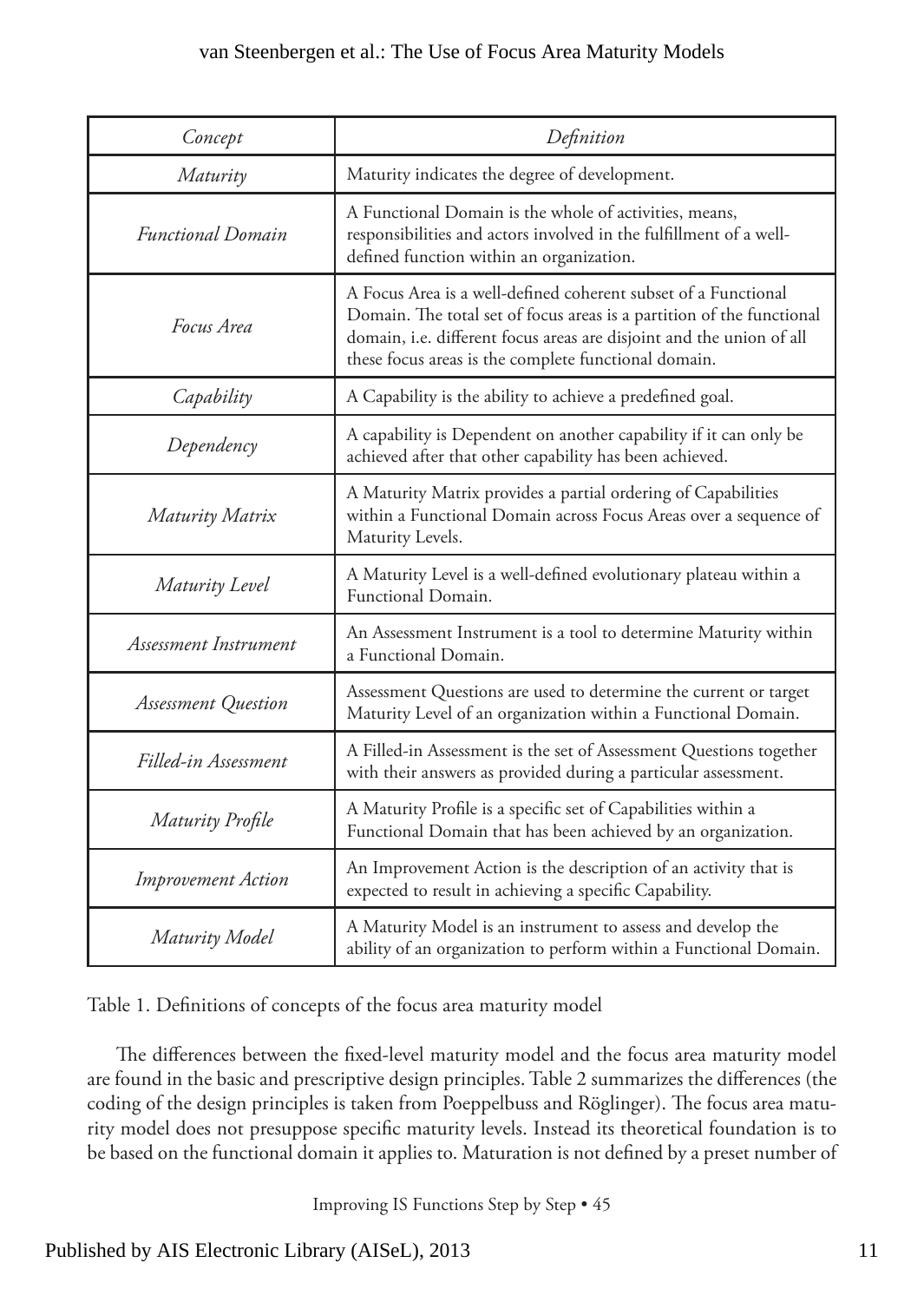

Figure 3. Metamodel of focus area maturity model

stages, but by the maturation aspects of the individual constituent parts of the domain and the dependencies between them. This allows for a finer granularity. The same difference in granularity exists for the improvement measures: the focus area maturity model defines improvement measures at the level of focus area capabilities and the dependencies between them instead of at the level of overall maturity levels.

Because of the finer granularity, focus area maturity models provide better step by step guidance for improvement.

## **5 Application of the focus area maturity model to other IS functions**

The concept of focus area maturity model has been applied to the domains of enterprise architecture management and software product management. These two applications of the concept of focus area maturity model are briefly presented here. A more extensive discussion can be found in (Van Steenbergen et al. 2007, Van Steenbergen et al. 2010, Bekkers et al. 2010 and Van de Weerd et al. 2010).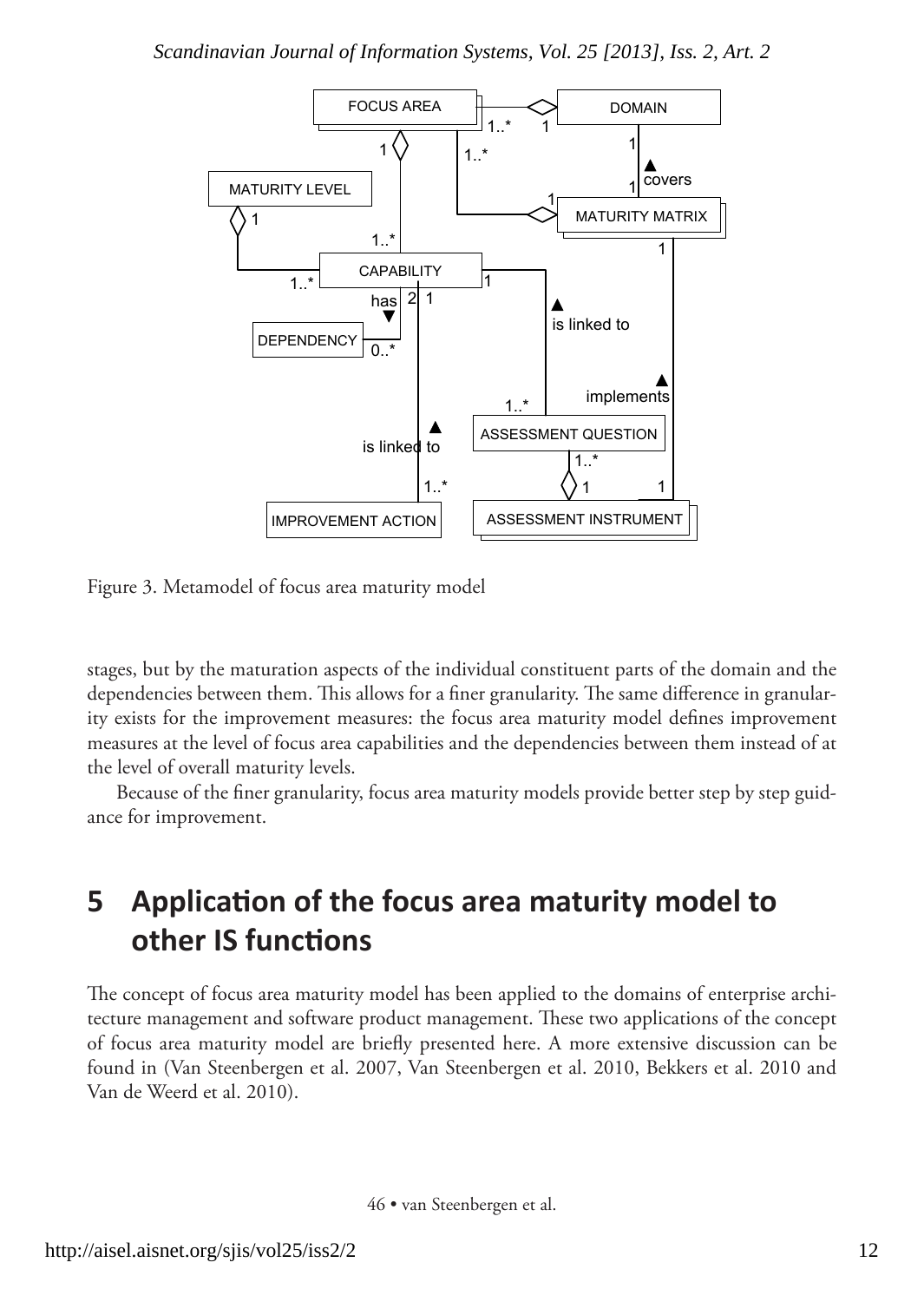| Design Principle                                                                  | Fixed-level model                                                                                                                                          | Focus area model                                                                                                                                                           |  |  |  |  |  |
|-----------------------------------------------------------------------------------|------------------------------------------------------------------------------------------------------------------------------------------------------------|----------------------------------------------------------------------------------------------------------------------------------------------------------------------------|--|--|--|--|--|
| DP 1.2 Definition of central<br>constructs related to maturity<br>and maturation  | Maturation is defined in terms<br>of pre-defined stages.<br>Global maturation steps.<br>Rationale is based on<br>conceptual model of generic<br>dimension. | Maturation is defined in terms<br>of the constituent aspects.<br>Specific maturation steps.<br>Rationale is based on<br>conceptual model of specific<br>functional domain. |  |  |  |  |  |
| DP3.1 Improvement measures<br>for each maturity level and level<br>of granularity | Improvement measures are<br>grouped at the level of pre-<br>defined maturity levels.                                                                       | Improvement measures are<br>grouped at the level of focus<br>area capabilities and the<br>dependencies between them.                                                       |  |  |  |  |  |
| DP 3.2 Decision calculus<br>for selecting improvement<br>measures                 | Support for selection of<br>improvement measures is<br>limited to the level of pre-<br>defined maturity levels.                                            | Support for selection of<br>improvement measures can<br>be provided at the level of<br>focus area capabilities and the<br>dependencies between them.                       |  |  |  |  |  |
| DP 3.3 Target group-oriented<br>decision methodology                              | Decision methodology is based<br>on selecting focus areas and/or<br>pre-defined maturity levels.                                                           | Decision methodology is based<br>on selecting focus areas and/<br>or dependencies between focus<br>area capabilities.                                                      |  |  |  |  |  |

Table 2. Comparison of fixed-level and focus area maturity models.

### **5.1 A focus area maturity model for enterprise architecture management**

The Dynamic Architecture Maturity Matrix (DyAMM) is the application of the focus area maturity model in the field of enterprise architecture management (figure 2). Development of the DyAMM is embedded in a larger program developing an approach to enterprise architecture management that focuses on a goal-oriented, evolutionary development of the architectural function, called Dynamic Architecture (Van Steenbergen et al. 2010). In the DyAMM, maturity is defined as the degree to which all aspects of the enterprise architecture practice are implemented. The DyAMM has been applied to over 70 organizations. A number of organizations use the DyAMM to give direction to an improvement program of years, performing a yearly assessment to monitor progress.

Besides the definition of focus areas, each with their own progressively mature capabilities, the DyAMM also contains an assessment instrument. Each capability is associated with one to four yes/no assessment questions to assess its implementation and one or more improvement actions that may support achieving it. Maturity is assessed by answering the yes/no questions. A capability is considered achieved, only if all questions associated with it are answered confirma-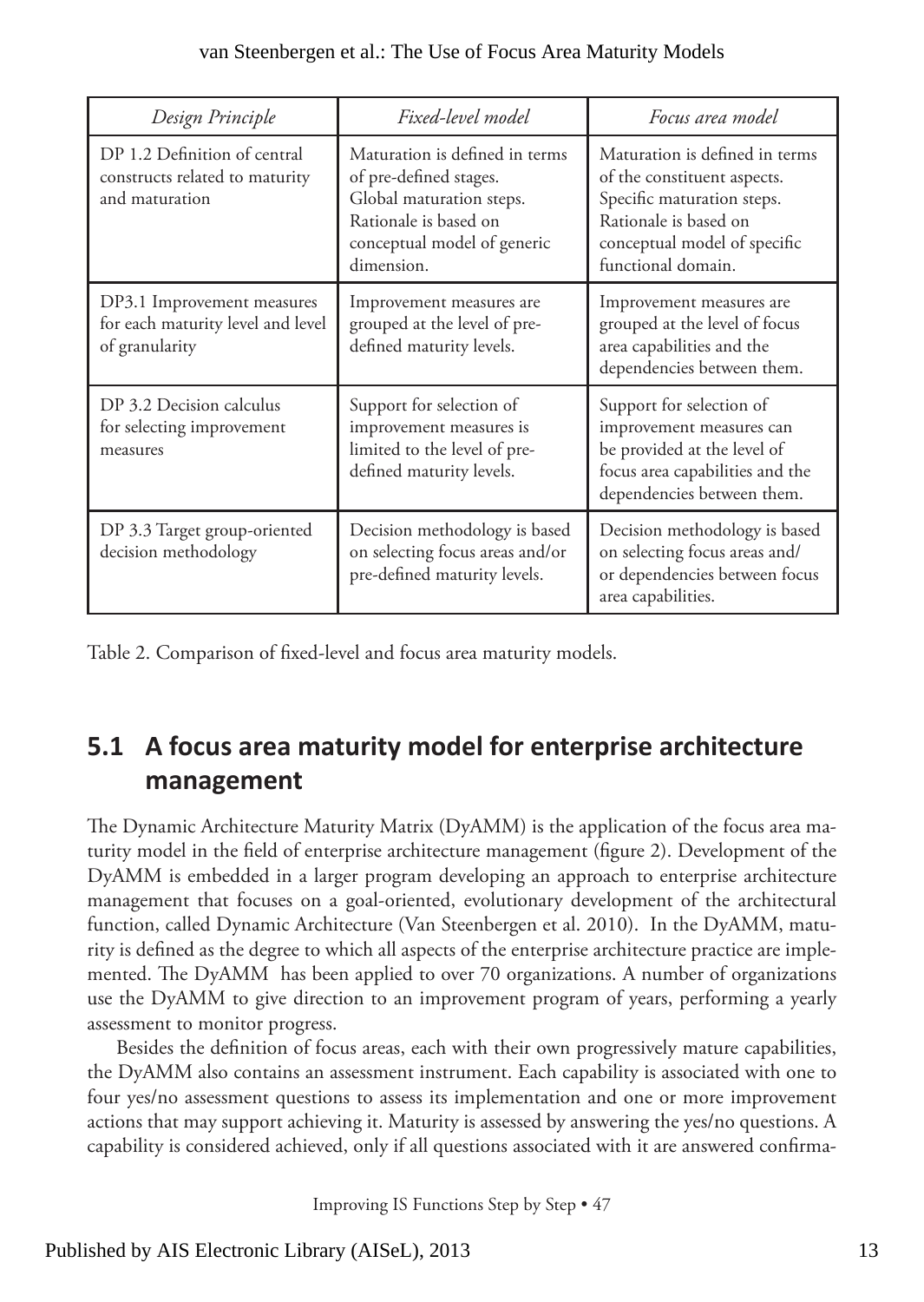tively. Table 3 shows as an example the questions associated with capability A of the focus area *Use of architecture*. In all, there are 137 assessment questions.

The DyAMM assessment instrument is primarily meant to be applied by independent assessors. The assessors fill the matrix by answering all 137 questions, basing their answers on interviews with relevant stakeholders and studying documentation. However, the DyAMM is also used as a self-assessment to be completed by individuals for their own organization. Organizations can answer the 137 questions, which are available on-line (DYA 2013), for themselves, and acquire a maturity profile as depicted in figure 2.

|    | Ouestion                                                                      |
|----|-------------------------------------------------------------------------------|
| 9  | Is there an architecture that management recognizes as such?                  |
| 10 | Does the architecture give a clear indication of what the organization wants? |
|    | Is the architecture accessible to all employees?                              |

Table 3. Questions to measure maturity level A of focus area *Use of architecture*.

### **5.2 A focus area maturity model for software product management**

The second field of application is software product management (SPM). Many software companies have made a shift from developing custom-made software to developing product software. To cope with this shift, software companies need to introduce the right SPM processes. The Software Product Management Matrix (SPMM) was developed to support analysis and incremental improvement of SPM processes. It is based on the previously developed SPM Competence Model, that presents 14 SPM processes divided over four business functions: Portfolio management, Product planning, Release planning and Requirements management (Bekkers et al. 2010).

The focus areas of the SPMM are divided into four groups, corresponding to the four business functions identified in the earlier published SPM Competence Model. The number of capabilities within a focus area varies from three (A-C) to six (A-F). For a capability to be achieved it must be institutionalized and documented. In figure 4, the SPMM is presented.

With the SPMM a Situational Assessment Method (SAM) is associated (Bekkers and Spruit 2010). The SAM adds situationality to the SPMM by allowing for the fact that not all capabilities apply to every form of organization. It disables capabilities that do not apply, based on situational factor (SF) values of that organization. In addition, a selection stage is added in the SAM in which method fragments that fit the organization are selected and suggested to the organization. The method fragments are stored in a Knowledge Base, organized according to the capabilities they cover and to the SF restrictions under which they apply. The SAM can select the best-suited method fragments by looking at the method fragments which cover those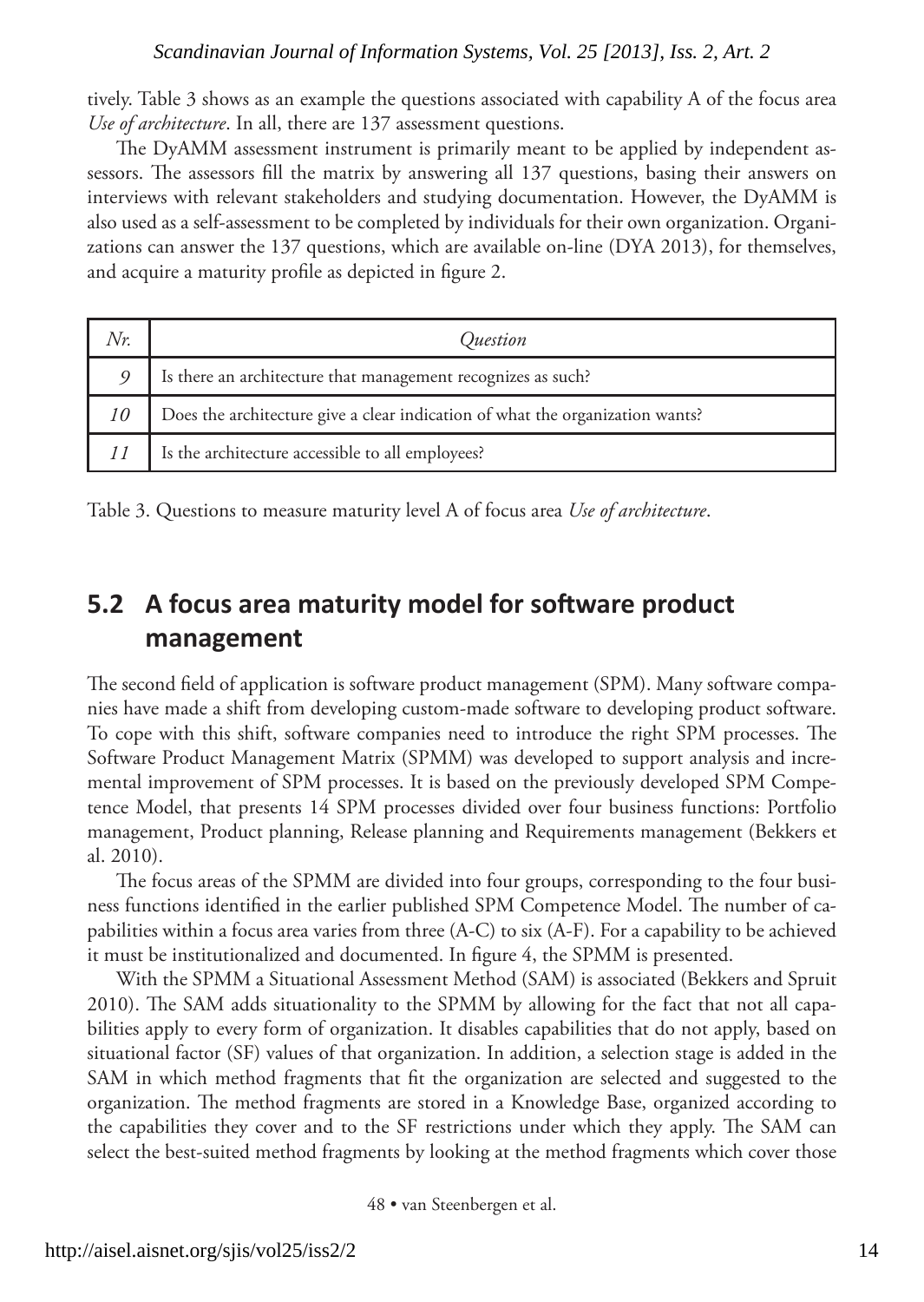|                                | <b>Maturity Levell</b><br>0 | 1 | $\mathbf{2}$ | 3 | 4 | 5            | 6            | 7 | 8 | 9 | 10 |
|--------------------------------|-----------------------------|---|--------------|---|---|--------------|--------------|---|---|---|----|
| <b>Focus Area</b>              |                             |   |              |   |   |              |              |   |   |   |    |
| <b>Requirements management</b> |                             |   |              |   |   |              |              |   |   |   |    |
| Requirements gathering         |                             | A |              | B | C |              | D            | E | F |   |    |
| Requirements identification    |                             |   | А            |   |   | R            |              | C |   |   | D  |
| Requirements organizing        |                             |   |              | A |   | <sub>B</sub> |              | C |   |   |    |
| <b>Release planning</b>        |                             |   |              |   |   |              |              |   |   |   |    |
| Requirements priorization      |                             |   | А            |   | B | C            | D            |   |   | E |    |
| Release definition             |                             |   | А            | B | C |              |              |   | D |   | E  |
| Release definition validation  |                             |   |              |   | A |              |              | B |   | C |    |
| Scope change management        |                             |   |              | A |   | R            |              | C |   | D |    |
| <b>Build validation</b>        |                             |   |              |   | A |              |              | B |   | C |    |
| Launch preparation             |                             | A |              | B |   | C            | D            |   | F |   | F  |
| <b>Product planning</b>        |                             |   |              |   |   |              |              |   |   |   |    |
| Roadmap intelligence           |                             |   |              | A |   | B            | C            |   | D | F |    |
| Core asset roadmapping         |                             |   |              |   | A |              | B            |   | C |   | D  |
| Product roadmapping            |                             |   | А            | B |   |              | C            | D |   | F |    |
| Portfolio management           |                             |   |              |   |   |              |              |   |   |   |    |
| Market analysis                |                             |   |              |   | A |              | B            | C | D |   | E  |
| Partnering & contracting       |                             |   |              |   |   | A            | <sub>B</sub> |   | C | D | F  |
| Product lifecycle management   |                             |   |              |   | А | B            |              |   | C | D | E  |

Figure 4: The maturity matrix for Software Product Management (Van de Weerd et al. 2010)

capabilities, and comparing the results from the situational context of the organization to the SF restrictions of the method fragments (Bekkers and Spruit 2010).

### **5.3 Discussion**

Both maturity models are based upon existing conceptual models. Thus, in the SPMM, the focus areas are deducted from the previously developed Reference Framework for Software Product Management (Bekkers et al. 2010). The main activities that are carried out by a product manager identified in this framework are directly transformed into focus areas for the maturity matrix. The DyAMM, in turn, has its base in the DyA model developed in the DyA program (Van Steenbergen et al. 2010).

In developing the models, use is made of well-founded research methods like questionnaires, case studies and statistical analysis. Validation of the models is done in a number of ways. The DyAMM was validated firstly by applying it in a number of cases. This led to an adjustment of the model in a very early stage. After this adjustment the model was validated in a number of new cases (Van Steenbergen et al. 2007), which did not lead to further adjustments. Finally, the DyAMM has been quantitatively validated on a repository of 56 assessments that was collected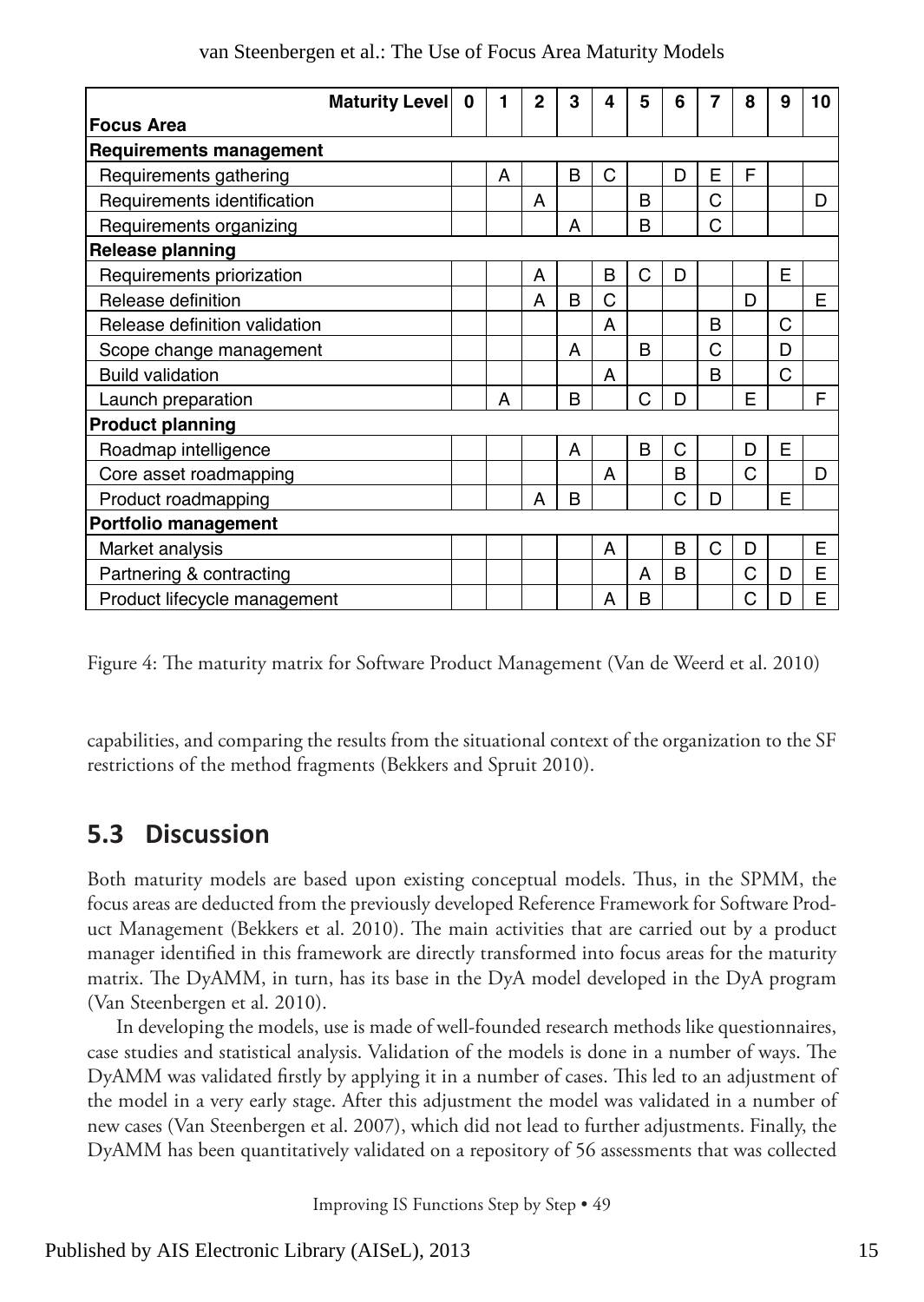in the period 2005-2008. This led to a few adjustments in the assessment questions (Van Steenbergen et al. 2010). In 2012 a new version of the DyAMM is developed, based on literature research, feedback from additional assessments and consultation with expert users of the matrix. For the SPMM, the capabilities were identified in a brainstorming session with four SPM experts. After the brainstorming session, the results were compared with the existing SPM literature and, if necessary, refined or redefined. Finally, the capabilities were iteratively refined in expert interviews until agreement was reached. To position the SPM capabilities in the matrix, first an initial positioning was done based on the dependencies identified in the previous steps and on the experience of the researchers. The SPMM was tested in 12 case studies in companies of varying sizes. Subsequently, the maturity matrix was validated with expert validation and a survey among 45 product managers and product management experts. In this survey, participants were asked to position the different capabilities in the order they would implement them in their own organization (Van de Weerd et al. 2010).

The applicability of a focus area maturity model in practice is illustrated by companies that have been using the DyAMM over many years to evolve their architecture practice and consequently established greater effectiveness of the practice.

The maturity models are made available to practitioners in various ways. Thus, the DyAMM is published in a practitioner book (Van den Berg and Van Steenbergen 2006) as well as in the form of an on-line self-assessment service (DYA 2013).

### **6 Conclusions**

In this paper we establish the focus area maturity model for incrementally developing functional domains within the field of IS. We position focus area maturity models as an alternative to the fixed-level maturity models frequently encountered in both research literature and industry. Unlike the fixed-level maturity models, focus area maturity models are based on the identification of specific maturity levels per focus area. This leads to the distinction of more refined maturity levels, allowing for the recognition of more dependencies between focus areas and the definition of smaller steps between the levels. This incremental nature of focus area maturity models explicitly supports practitioners in setting priorities when executing capability improvement programs.

Existing research literature is strongly dominated by studies of fixed-level maturity models. Though some authors recognize the limitations of fixed-level maturity models, a comprehensive analysis of other types of maturity models is still lacking. With the research presented in this paper we aim to fill this gap. Using the resource-based view of the firm as a conceptual framework, we recognize IS functions and their constituent focus areas as resources to be developed over time.

The focus area maturity model approach presented in this paper provides researchers with an empirically demonstrated model to describe well-founded and feasible evolutionary development paths for functional domains. For practitioners a specific focus area maturity model, such as DyAMM or SPMM, provides an instrument that not only supports them in charting the current state of a functional domain, but above all provides detailed guidance in executing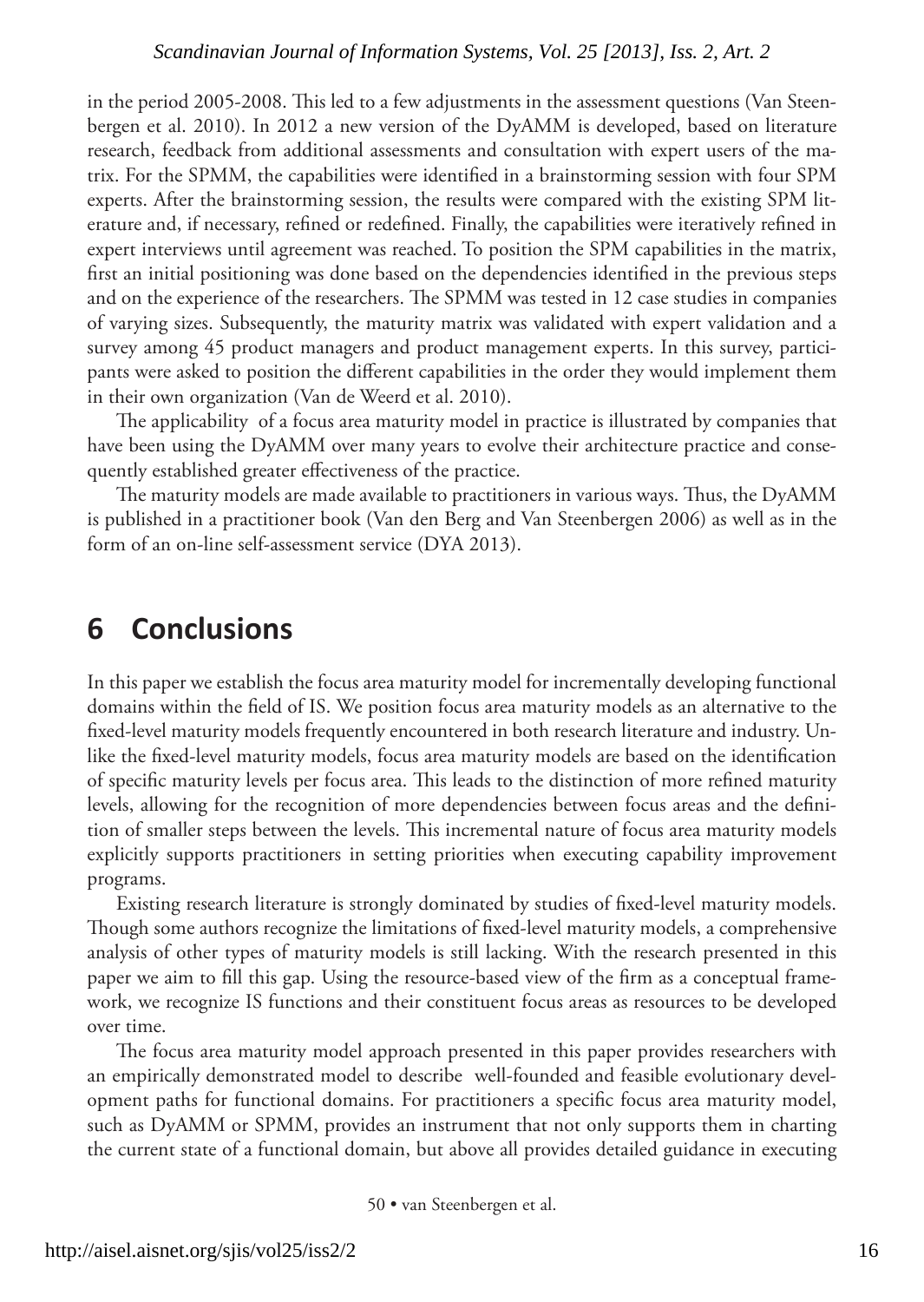a capability improvement program for the domain. It is to be expected that the need for guidance in developing functional domains will continue. The focus area maturity model is a means to not only explicate what target to strive for, but also how to move toward the achievement of that target.

There are some limitations to our research. Most importantly, we still have to complete an extensive evaluation of the concept of focus area maturity model. Though it has received wide acceptance in the fields of enterprise architecture management and software product management, validation of the relation between higher maturity and higher positive impact still has to be done.

We see two important venues for further research. The first is to validate the relation between maturity and organizational impact building on the insights of the resource-based view. This can only be done for a specific maturity model, such as the DyAMM or the SPMM and requires either a longitudinal study or a cross-sectional survey. The second venue of research, which is currently under way, is to extend the focus area maturity model concept with a validated development method.

### **7 Acknowledgement**

We would like to thank the editor and anonymous reviewers for their valuable comments and improvement suggestions for earlier versions of this paper.

### **8 Appendix: Mathematical formalization**

To thoroughly penetrate the concept of focus area maturity model, we developed a precise mathematical formalization.

We start with the concept of functional domain, which we will consider as a set FD of otherwise unspecified elements (representing activities, actors and responsibilities). This set is made up of all focus areas, so a focus area is a subset of FD and in fact FD can be partitioned into a  $n = \frac{1}{2}$  and  $n = 1$  is a readily so a rocal diversity.

Here *I* denotes the set of all focus areas related to *FD* and the dot on top of the union symbol denotes that the union is disjoint, i.e., different focus areas have no elements in common. The size of *I*, i.e. the number of focus areas, depends on the functional domain, e.g., 18 for the domain of enterprise architecture and 16 for software product management. Another fundamental concept comes from the assessments organizations have to pass in order to reach a certain maturity level for a specific focus area. To keep terminology straight, we will distinguish the term '(overall) maturity level' related to the complete functional domain from the term 'level' related to a focus area. We therefore introduce a totally ordered set (*L*,≤*<sup>L</sup>* )of levels and since an assessment is specific for a pair consisting of a focus area and a level, we are interested in the Cartesian product *I* � *L*. We abstract away from the 'assessment' and concentrate on the set *I* � *L*. Since not every element of *I* needs to have the same number of levels, this Cartesian product is in general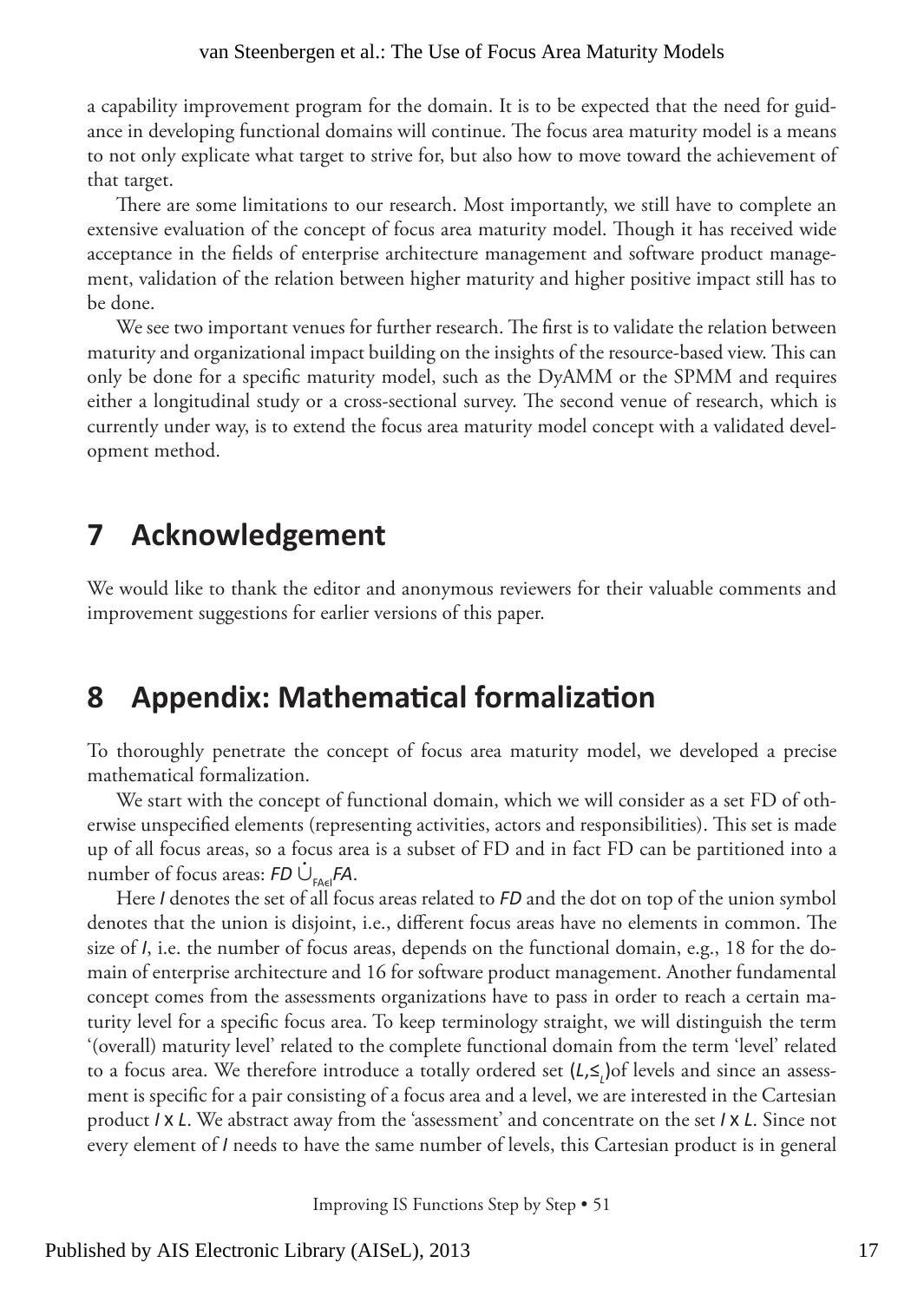too large. For the general definition of maturity matrix we allow subsets *C* of *I* � *L*. In the two example matrices,  $C$  denotes the set of capabilities and the pairs  $(FA, I) \in C$  correspond to the cells in the matrix that are filled with a capital letter. From these examples we derive that *C* is not just a set, but a partially ordered one. The columns in the example matrices are the final concept we need and are formally described by a specific mapping *ML* from *C* to the natural numbers. Putting it all together gives the following definition. A maturity matrix consists of

- 1. A triple  $(I, (L, \leq_L), (C, \leq_C))$  where *I* is a set,  $(L, \leq_L)$  is a completely ordered set and  $(C, \leq_C)$  is a partially ordered set with  $C ⊆ I × L$ . Moreover, the ordering on *C* respects the ordering on *L* in the sense that if  $c_1 = (FA, l_1)$ ,  $c_2 = (FA, l_2) \in C$  and  $l_1 \leq l_2$  then  $c_1 \leq_c c_2$ .
- 2. An order preserving mapping  $ML: C \rightarrow N$  with  $Im(ML) = \{1, ..., m\}$  for some m $\in \mathbb{N}$ .

As an example take the SPMM where *I* is the set of 16 focus areas, *L* = {A, B, …} is the set of 6 levels (so *I*  $\times$  *L* consists of 96 elements), and *L* is totally ordered in the obvious way (A < B < …). Furthermore, C is the set of 63 capabilities, consisting of specific pairs (*FA,l*) where *FA*ϵ*I*, *l*ϵ*L*  and C is partially ordered by the intra- and inter-process capability dependencies, e.g., relations of the form (*FA*,A) < (*FA*,B) (intra-process) and relations of the form (*FA<sub>1</sub>,l*</sup>,) < (*FA<sub>2</sub>,l*<sub>2</sub>) where *FA*<sub>1</sub> ≠ *FA2* (inter-process). Finally, the mapping *ML* assigns every capability to one of the numbers 1 through 12 while preserving the order (so if  $c_1 \leq_c c_2$ , then  $ML(c_1) \leq ML(c_2)$ ).

The overall maturity level of an organization can now be defined. Since an organization that just started the development of a functional domain could very well have none of the capabilities defined for this domain, it makes sense to allow a zero maturity level. Even if they have some capabilities of maturity level 1, but not all of them, we still define their overall maturity level as zero. Only if they have all capabilities of maturity level 1 (i.e. all capabilities of the set  $ML^{-1}(1)$ ), then their overall maturity level will be 1 or higher.

In general, if  $C_A$  is the set of capabilities of the organization ( $C_A$  is a subset of *C*), then the *maturity level* of that organization is the maximum value *l* for which  $ML^{-1}(\{1, ..., \ell\}) \subseteq C_\lambda$ . Note that if we substitute *l*=0 the set  $ML^{-1}(\{1, ..., l\}) = ML^{-1}(\emptyset) = \emptyset$  is a subset of  $C_{\alpha}$ , so this definition also holds if  $C_A$  is empty or if  $C_A$  does not contain all capabilities with maturity level 1 (in both cases the maturity level of the organization will be 0).

We still need to formalize the concepts dealing with assessments. To every capability *c*, a set *Q<sub>c</sub>* of yes/no questions is related (e.g., in DyAMM, these sets have 1 to 4 elements). The assessment instrument consists of the set of all these questions together. If we denote this set by *Q*, then  $Q = \bigcup_{c \in C} Q_c$ . A filled-in assessment is then a mapping F:  $Q \to \{yes, no\}$  and this mapping determines the maturity profile of an organization as the set {c**∈***C*│ F(*Q*<sub>c</sub>)={yes}}. So a capability *c* belongs to the maturity profile if *all* questions related to *c* are answered with 'yes'.

### **9 References**

Andersen, K.V., and Henriksen, H.Z., (2006). E-government Maturity Models: Extension of the Layne and Lee Model. *Government Information Quarterly,* (23): 236-248.

Barney, J., (1991). Firm Resources and Sustained Competitive Advantage. *Journal of Management,* (17:1): 99-120.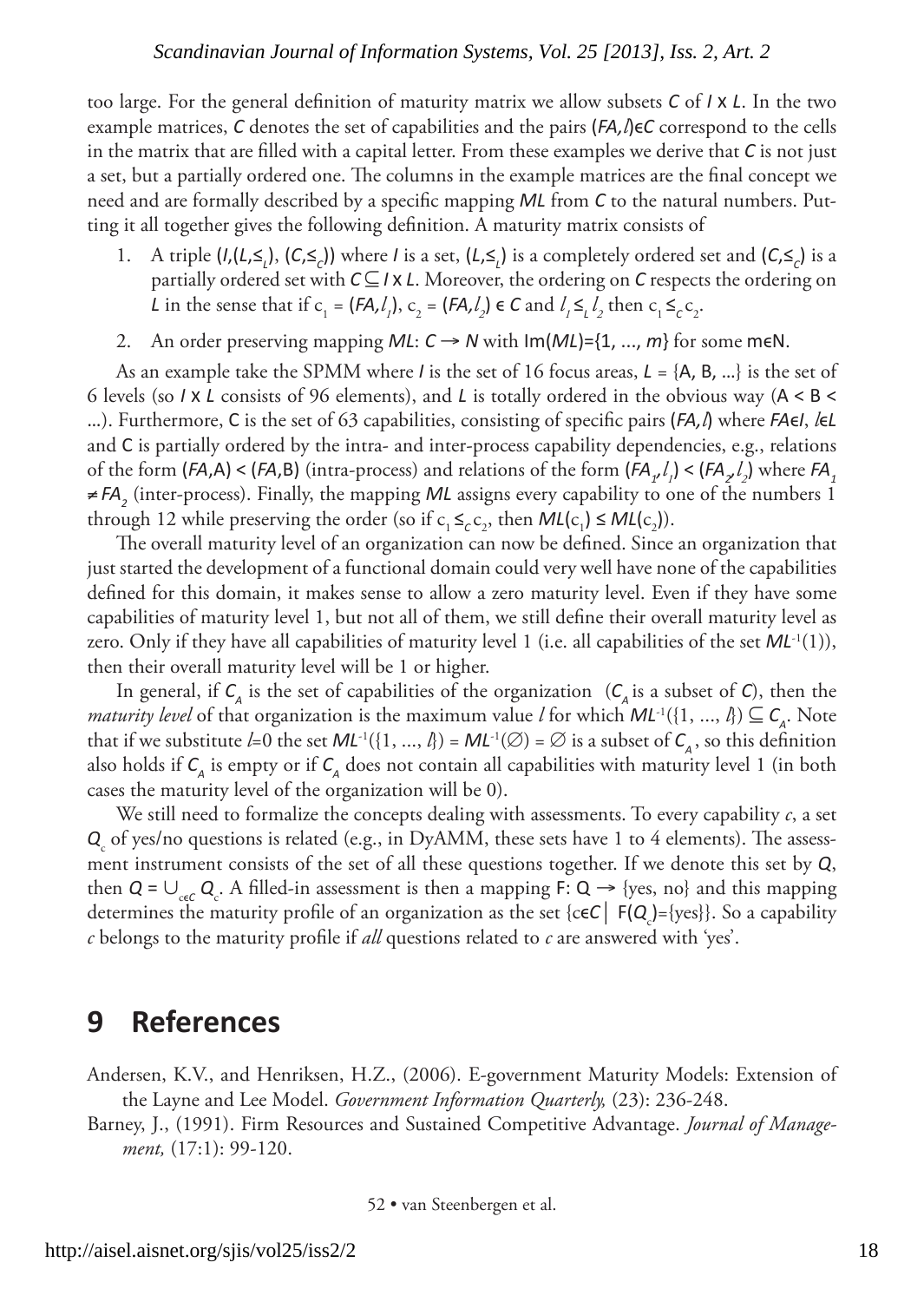- Bharadwaj, A.S., (2000). A Resource-Based Perspective on Information Technology Capability and Firm Performance: An Empirical Investigation. *MIS Quarterly,* (24:1): 169-196.
- Bekkers, W., and Spruit, M.R., (2010). The Situational Assessment Method Put to the Test: Improvements Based on Case Studies. In: *Proceedings of the Fourth International Workshop on Software Product Management*, Sydney, Australia.
- Bekkers, W., Weerd, I. van de, Spruit, M., and Brinkkemper, S., (2010). A framework for process improvement in software product management. In: *Proceedings of the 17th European Conference, EuroSPI 2010*, *Communications in Computer and Information Science* (99): 1-12.
- Berg, M. van den, and Steenbergen, M. van., (2006). *Building an Enterprise Architecture Practice,* Springer, Dordrecht.
- Brodman, J.G. and Johnson, D.L., (1994). What Small Businesses and Small Organizations Say About the CMM. In: *Proceedings of the 16th International Conference on Software Engineering*, IEEE Computer Society Press, Los Alamitos, CA, pp. 247-262.
- Bruin, T. de, Freeze, R., Kulkarni, U., and Rosemann, M., (2005). Understanding the Main Phases of Developing a Maturity Assessment Model. In: *Proceedings of the 16th Australasian Conference on Information Systems*, Sydney, Australia.
- Carmel, E. and Agarwal, R., (2002). The Maturation of Offshore Sourcing of Information Technology Work. *MIS Quarterly Executive,* (1:2): 65-77.
- Cleven, A., Winter, R., and Wortmann, F., (2012). Managing Process Performance to Enable Corporate Sustainability: A Capability Maturity Model. In: *Green Business Process Management*, J. vom Brocke et al. (eds.), Springer-Verlag, Berlin Heidelberg, pp. 111-129.
- DYA. (2013). http://www.dya.info/en/would-you-set-work-straight-away/check-your-architectural-maturity.
- Eisenhardt, K.M. and Martin, J.A., (2000). Dynamic Capabilities: what are they? *Strategic Management Journal,* (21): 1105-1121.
- Feeney, D.F. and Willcocks L.P., (1998). Core IS Capabilities for Exploiting Information Technology. *Sloan Management Review,* (39:3): 9-21.
- Gottschalk, P., and Solli-Saether, H., (2006). Maturity model for IT outsourcing relationships. *Industrial Management & Data Systems,* (106:2): 200-212.
- Gottschalk, P. (2009). Maturity Levels for Interoperability in Digital Government. *Government Information Quarterly,* (26): 75–81.
- Hammer, M., (2007). The Process Audit. *Harvard Business Review,* (April): 1-16.
- Hansen, B., Rose, J., and Tjornehoj, G., (2004). Prescription, description, reflection: the shape of the software process improvement field. *International Journal of Information Management,* (24): 457-472.
- Helfat, C.E., and Peteraf, M.A., (2003). The Dynamic Resource-Based View: Capability Lifecycles. *Strategic Management Journal*, (24): 997-1010.
- Hevner, A.R., March, S.T., Park, J., and Ram, S. (2004). Design Research in Information Systems Research, *MIS Quarterly* (28:1): 75-105.
- Huang, S., and Han, W., (2006). Selection priority of process areas based on CMMI continuous representation. *Information & Management*, (43): 297-307.
- Hüner, K.M., Ofner, M., and Otto, B., (2009). Towards a Maturity Model for Corporate Data Quality Management. In: *SAC'09*, March 8-12, Honolulu, Hawaii.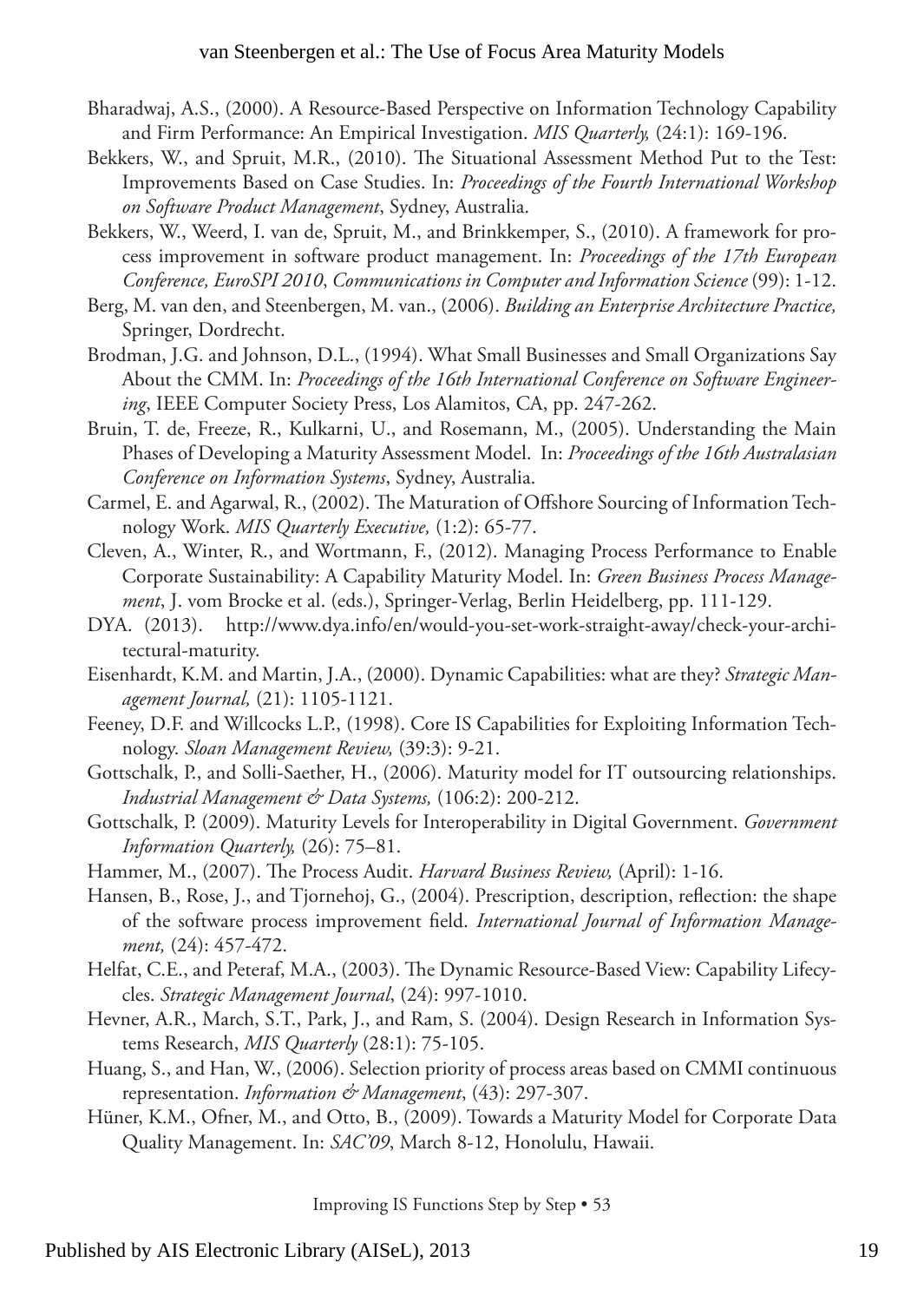- Kohlegger, M., Maier, R., and Thalmann, S., (2009). Understanding Maturity Models Results of a Structured Content Analysis. In: *Proceedings of I-KNOW '09 and I-SEMANTICS '09*, Graz, Austria, pp. 51-61.
- Koomen, T., and Pol, M., (1999). *Test Process Improvement, a Practical Step-by-step Guide to Structured Testing*, Addison-Wesley, Boston.
- Kuilboer, J.P., and Ashrafi, N., (2000). Software Process and Product Improvement: An Empirical Assessment. *Information and Software Technology,* (42:1): 27-34.
- Marshall, S., and Mitchell, G., (2004). Applying SPICE to e-Learning: An e-Learning Maturity Model? In: *Sixth Australian Computing Education Conference (ACE2004)*, *Conferences in Research and Practice in Information Technology* (30)*,* R. Lister and A. Young (eds.), Dunedin.
- Marshall, S., and Mitchell, G., (2007). Benchmarking international e-learning capability with the e-learning maturity model. In: *Proceedings of EDUCAUSE in Australasia*, Melbourne, Australia.
- McCormack, K., et al., (2009). A Global Investigation of Key Turning Points in Business Process Maturity. *Business Process Management Journal,* (15:5): 792-815.
- Mettler, T., and Rohner, P., (2009). Situational Maturity Models as Instrumental Artifacts for Organizational Design. In: *Proceedings of the 4th international Conference on Design Science Research in information Systems and Technology*, Philadelphia.
- Mettler, T., Rohner, P., and Winter, R., (2010). Towards a Classification of Maturity Models in Information Systems. In: *Management of the Interconnected World*, A. D'Atri et al. (eds.), Springer-Verlag, Berlin Heidelberg, pp. 332-340.
- Montealegre, R., (2002). A Process Model of Capability Development: Lessons from the Electronic Commerce Strategy at Bolsa de Valores de Guayaquil. *Organization Science,* (13:5): 514-531.
- Niazi, M., Wilson, D., and Zowghi, D., (2005). A Maturity Model for the Implementation of Software Process Improvement: an Empirical Study. *Journal of Systems and Software,* (74:2): 155-172.
- Patas, J., (2012). Towards Maturity Models as Methods to Manage IT for Business Value A Resource-based View Foundation. In: *AMCIS 2012 Proceedings*, paper 16.
- Paulk, M., et al., (1993). Key practices of the capability maturity model, Version 1.1. *Technical Report CMU/SEI-93-TR-25*, Software Engineering Institute, Carnegie Mellon University, Pittsburgh, PA.
- Peffers, K., Tuunanen, T., Rothenberger, M.A., and Chatterjee, S., (2008). A Design Science Research Methodology for Information Systems Research. *Journal of Management Information Systems,* (24:3): 45-78.
- Poeppelbuss, J., and Röglinger, M., (2011). What makes a useful maturity model? A framework of general design principles for maturity models and its demonstration in business process management. In: *Proceedings of the European Conference on Information Systems (ECIS)*, paper 28.
- Poeppelbuss, J., Niehaves, B., Simons, A., and Becker, J., (2011). Maturity Models in Information Systems Research: Literature Search and Analysis. *Communications of the Association for Information Systems*, (29:1): 505-532.
- Ravichandran, T., and Rai, A., (2000). Quality Management in Systems Development: An Organizational System Perspective. *MIS Quarterly,* (24:3): 381-415.